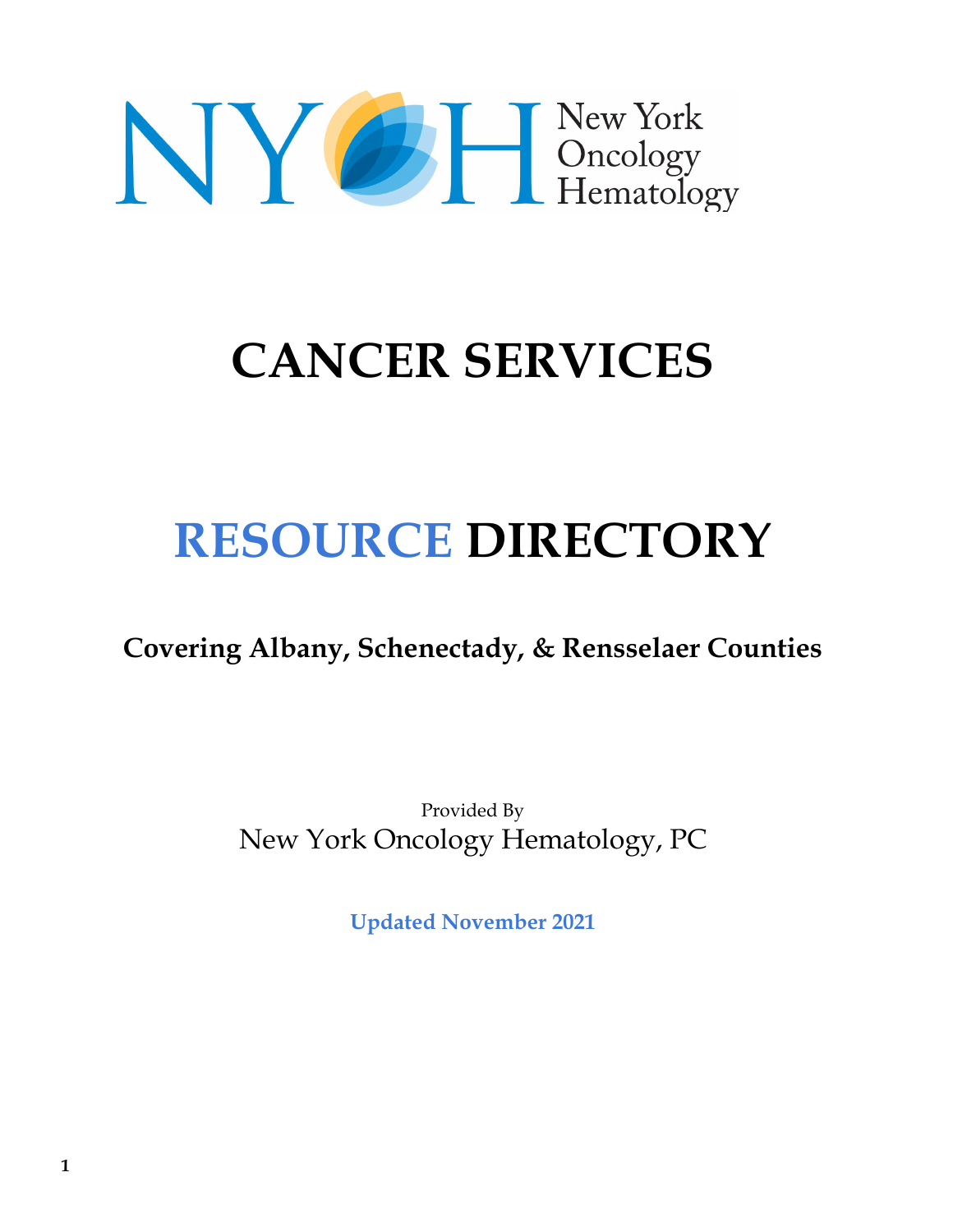#### *(all services listed alphabetically within guide)*

#### **CAMPS, RETREATS, & EXPERIENCES FOR PERSONS OF ALL AGES**

Camp Bravehearts, Inc. Camp Erin Camp Lightheart Cindy's Comfort Camp – Children and Teens Cindy's Retreat – For Adults Double H Ranch YMCA Circle of Champs

#### **CAREGIVER & RESPITE SERVICES**

The American Cancer Society Catholic Charities Senior & Caregiver Support Services Community Caregivers The Community Hospice Home Instead HopeClub New York State Office for the Aging Senior Services of Albany

#### **CLINICAL TRIALS**

The American Cancer Society The Leukemia & Lymphoma Society National Cancer Institute Cancer Information Service New York Oncology Hematology

#### **COUNSELING & BEREAVEMENT SERVICES**

Associates in Mental Health CancerCare, Inc. The Community Hospice Pine Bush Mental Health

#### **DURABLE MEDICAL EQUIPMENT (DME) & HOME MEDICAL EQUIPMENT (HME)**

Advanced Care Inc. Apria Healthcare CORAM Northeast Home Medical **EMERGENCY ASSISTANCE/SERVICES** Catholic Charities County Departments of Social Services

#### **FINANCIAL ASSISTANCE**

The American Cancer Society The Assistance Fund CancerCare, Inc. Catie Hoch Foundation

Departments of Social Services EPIC (Elderly Pharmaceutical Insurance Coverage) Program Get Your Rack Back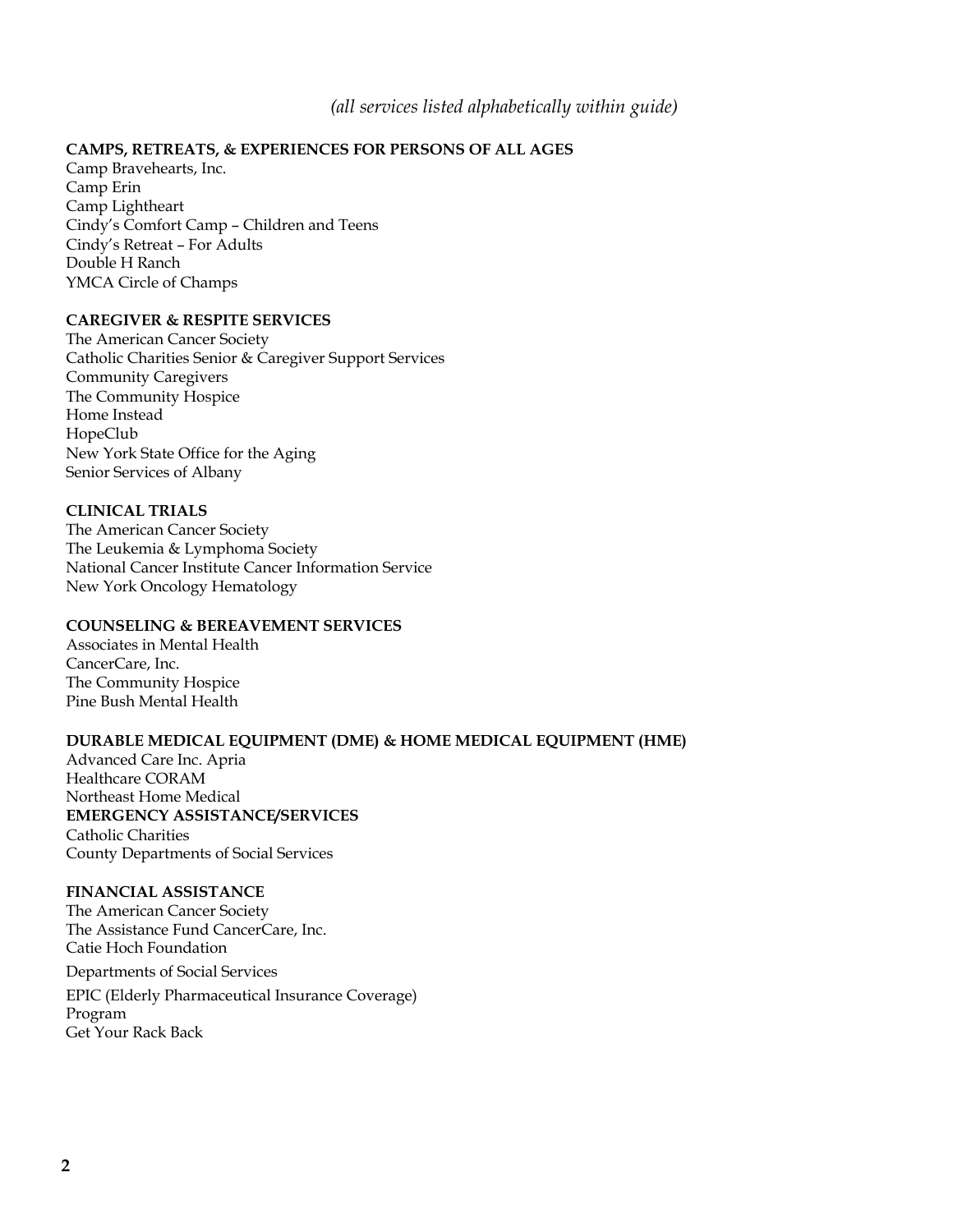#### **FINANCIAL ASSISTANCE CONTINUED**

GoodDays GoodRX Healthwell Foundation The Leukemia & Lymphoma Society Patient Advocate Foundation PAN Foundation The Assistance Fund The Pink Fund Marathon For A Better Life Miles of Hope Breast Cancer Foundation

#### **HEALTH EDUCATION**

The American Cancer Society Susan G. Komen for the Cure The Leukemia & Lymphoma Society To Life!

#### **HEALTH INSURANCE SERVICES**

Cancer Services Screening Program County Departments for the Aging County Departments of Social Services Healthy Capital District Initiative Healthy New York HIICAP (Medicare Counseling) services Senior Services of Albany

#### **HOME HEALTH CARE AGENCIES & HOME CARE SERVICE AGENCIES**

Advanced Care Inc. All Metro Health Care Services Apria Healthcare The Community Hospice CORAM NurseCore Mary's Haven Joe Nicole Prince Home Visiting Nurses Association

#### **HOUSING & LODGING SERVICES**

Albany Housing Coalition, Inc. The American Cancer Society Becky's House Catholic Charities Joe's House Ronald McDonald House

#### **LAUNDRY SERVICES**

BS Laundry Club, LLC

#### **LEGAL ASSISTANCE**

Albany Law School Clinic & Justice Center Empire Justice Center Legal Aid Society of Northeastern NY The Legal Project Rural Law Center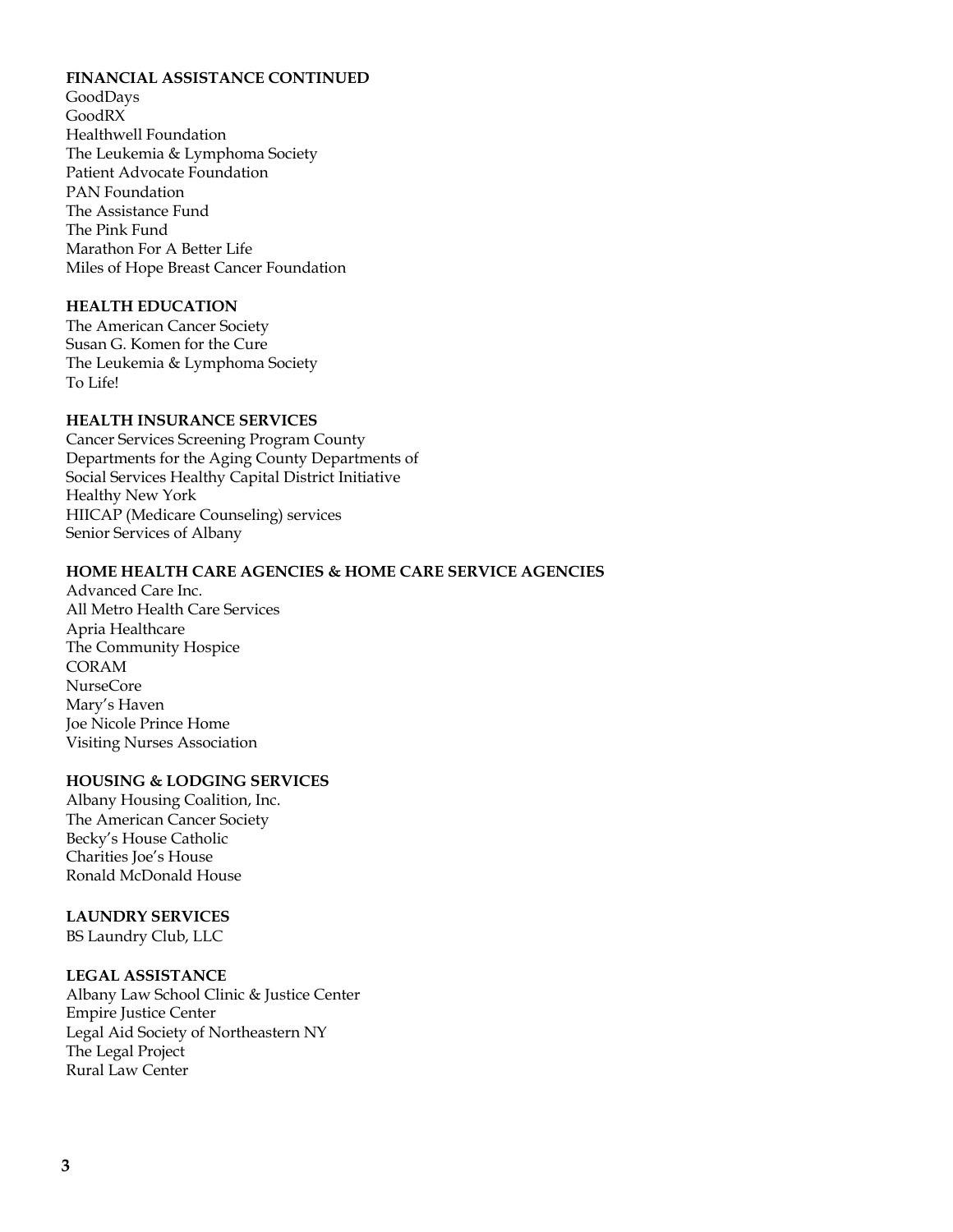#### **NUTRITION SERVICES**

Food Pantries for the Capital District Capital City Rescue Mission

County Departments of Social Services County Offices for the Aging Community Caregivers

#### **SERVICE PROVIDERS**

Cancer Services Screening Program The Acupuncture Office The Community Hospice The Melodies Center for Childhood Cancer & Blood Disorders at AMC New York Oncology Hematology (NYOH) New York State Cancer Services Program Stratton VA Medical Center Urological Institute of Northeastern New York Whitney M. Young Jr. Health Center

#### **SUPPORT GROUPS**

New York Oncology Hematology American Cancer Society CTC Support Group

#### **SUPPORT SERVICES**

American Cancer Society American Lung Association of NYS Andrew's Warriors CancerCare Caring Together. Inc. Catie Hoch Foundation Cleaning for a Reason Foundation Community Caregivers Floyd's Warriors Healing Thu Sharing HopeClub Jewish Family Services The Leukemia & Lymphoma Society Lung Cancer Alliance – Capital Region Lungevity Make-A-Wish Foundation National Cancer Institute Cancer Information Service Ronald McDonald House Self-Help for Women with Breast or Ovarian Cancer (SHARE) Simplifying Lives To Life! Young Survival Coalition

#### **SMOKING & TOBACCO CESSATION** American

Lung Association of NYS Capital District Tobacco-Free Coalition NYS Quit Line The Butt Stops Here Program

#### **TRANSPORTATION**

American Cancer Society Capital District Transportation Authority (CDTA)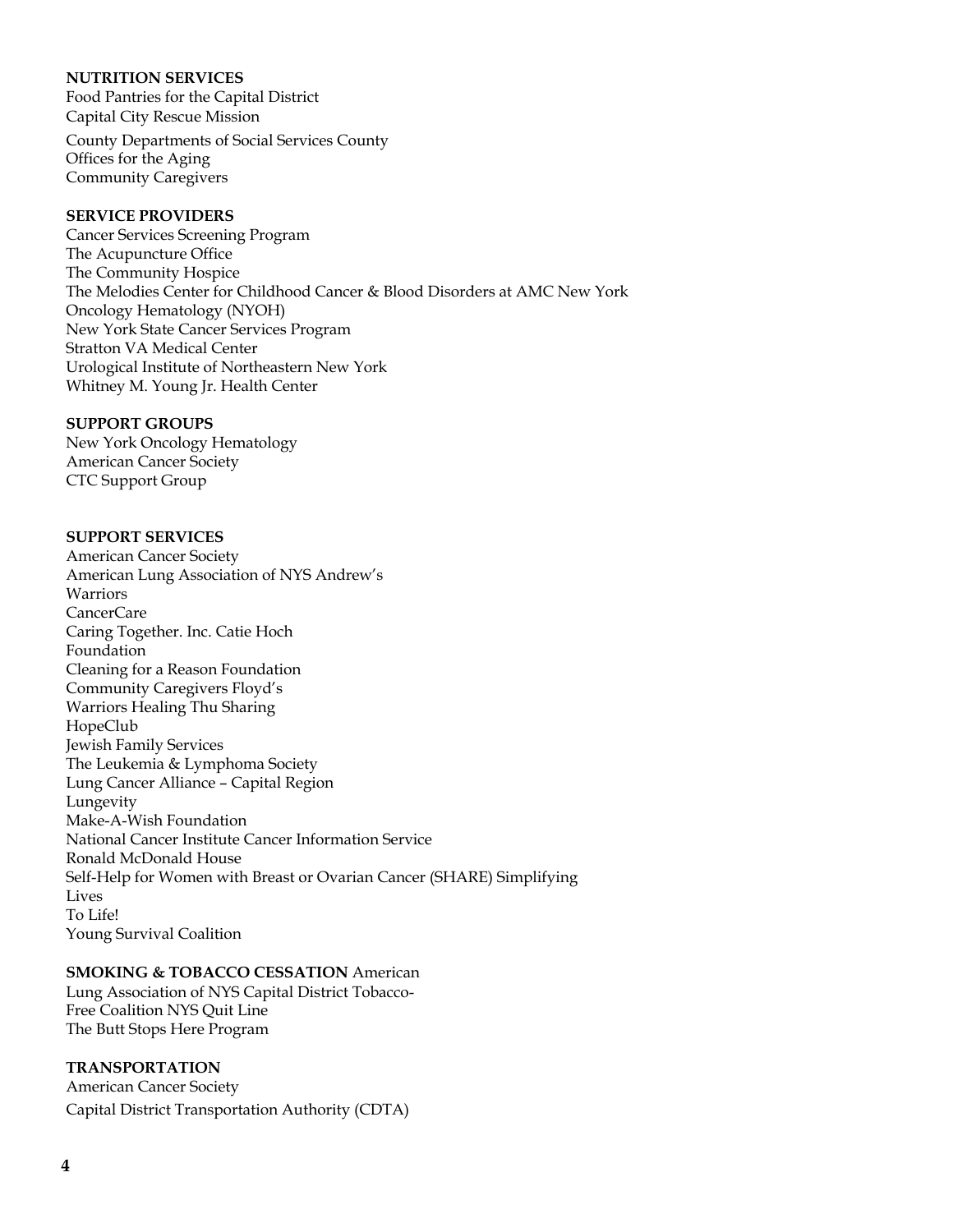Catholic Charities Transportation Program Community **Caregivers** County Departments for the Aging Falcon Club Jewish Family Services Senior Services of Albany

#### **WELLNESS & RECREATION**

HopeClub of the American Cancer Society Hope in the Boat Nancy B. Clemente Cancer Fund Rudy A. Ciccotte Family Recreation Center Starlight Children's Foundation Great Escapes Program To Life! YMCA Circle of Champs

#### **WIGS, PROSTHESES, & ACCESSORIES**

4women Cooling Caps The American Cancer Society Look Good Feel Better Marra's Pharmacy To Life! Wigs & other supplies

#### **ORGANIZATIONS AND SERVICES**

**4women.org** http://www.4women.com/index.php 1235 East Blvd. Suite E-266 Charlotte, NC 28203 (941) 362- 0250

**Wigs, Prostheses, and Accessories:** Pre-tied, pre-fitted, sized, lined, and secured head scarves are designed specifically for hair loss due to chemotherapy, alopecia, and other medical conditions.

#### **Albany Housing Coalition, Inc.**

www.ahcvets.org 278 Clinton Avenue Albany, NY 12210 (518) 465-5251

**Emergency Assistance, Housing, Legal Assistance:** Provides housing and case management to local veterans with the mission of ending veteran homelessness. Services include housing counseling, provision of transitional and permanent housing, rapid-response assistance, security deposit assistance, utility assistance, and legal assistance.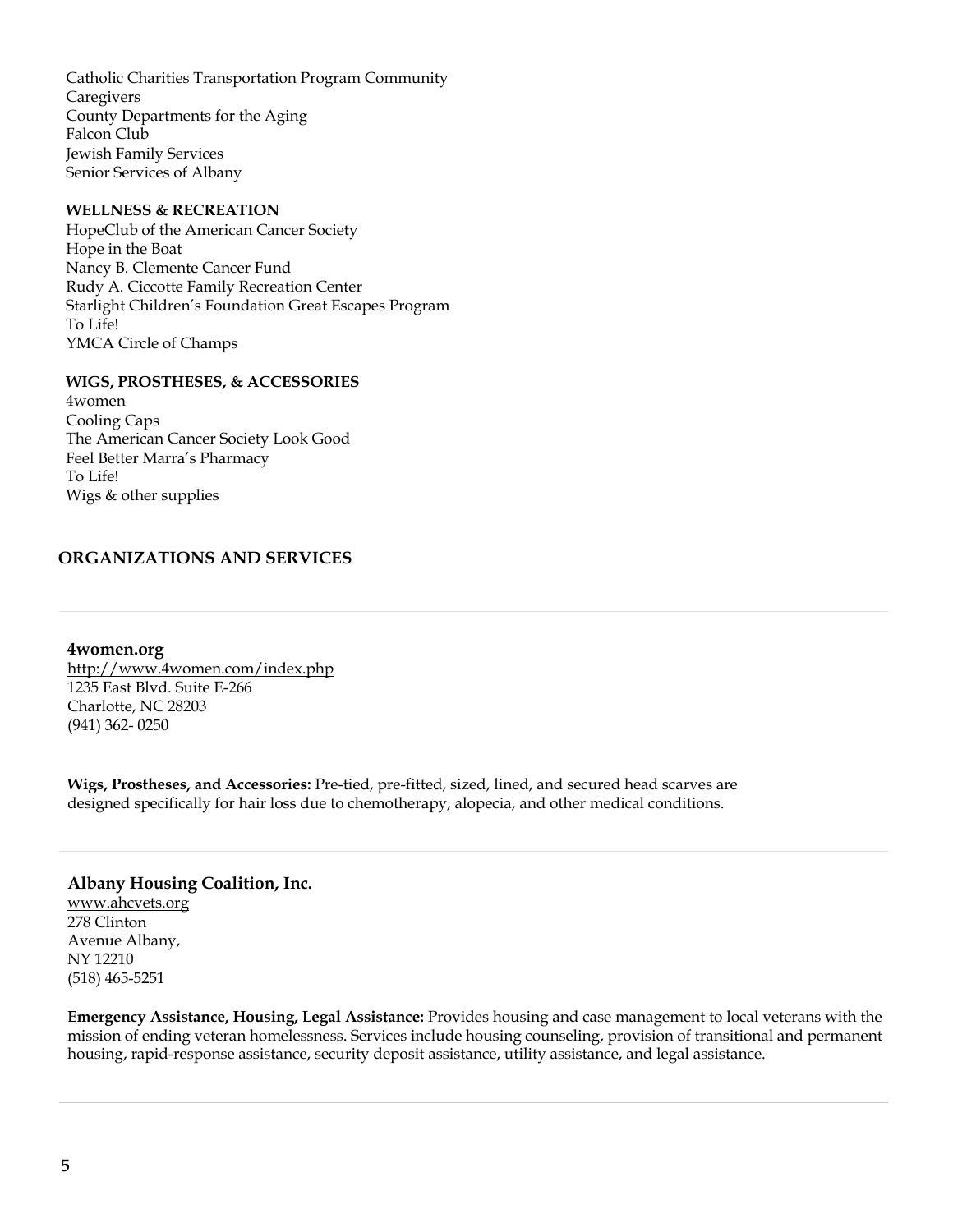#### **Albany Law School Clinic & Justice Center**

http://www.albanylaw.edu/centers/clinic-and-justice-center 80 New Scotland Avenue Albany, NY 12208 (518) 445-2328

**Legal Assistance:** Provides free legal services to individuals and families affected by cancer. The clinic can help individuals arrange future care for children, create wills, obtain Social Security Disability Insurance (SSDI) benefits, address disability discrimination, secure public assistance benefits, address breaches of confidentiality, make emergency health care plans, access health care, and maintain housing arrangements.

**All Metro Health Care Service** www.all-metro.com 1450 Western Avenue #104 Albany, NY 12204 (518) 426-0283

**Home Care Services:** Provides skilled nursing services, rehabilitation, personal care services, and companion services (performing tasks such as grocery shopping, picking up prescriptions, meal preparation, light housekeeping, and social companionship)

**American Cancer Society (ACS)** 1 Penny Lane Latham, NY 12110 www.cancer.org (800) 227-2345

**Clinical Trials:** A free and confidential clinical trials matching service is available to patients, families, and health care workers who wish to locate clinical trials that match both medical and personal needs. Contact: (800) 303-5691.

**Financial Assistance:** The Patient Call Center, accessed through the above 800-number, can utilize a nationwide database to identify local and national resources offering financial support.

**Health Education:** Free material is available on most cancers and treatment processes by calling 800-227-2345 or by visiting the website, www.cancer.org.

**Housing:** Hope Lodges located across the United States offer safe, home-like, temporary lodging to cancer patients and their loved ones while receiving treatment. In the northeast, locations include Buffalo, Rochester, and New York City in New York, and Worchester and Boston in Massachusetts. This lodging is free and is subject to availability.

**Support Services:** A variety of supports, resources, and information are available to persons affected by cancer. One- on-one support to those touched by cancer is available through Reach to Recovery (specific one-on-one support for breast cancer patients) or through HopeClub membership. Look Good, Feel Better, a service to combat the visual effects of treatment, provides a free make-up and skin care kit to women going through treatment who attend local sessions. Other support programs are available to adults and children touched by cancer through HopeClub (see directory).

**Transportation:** Road to Recovery is a program offering transportation for ambulatory cancer patients to their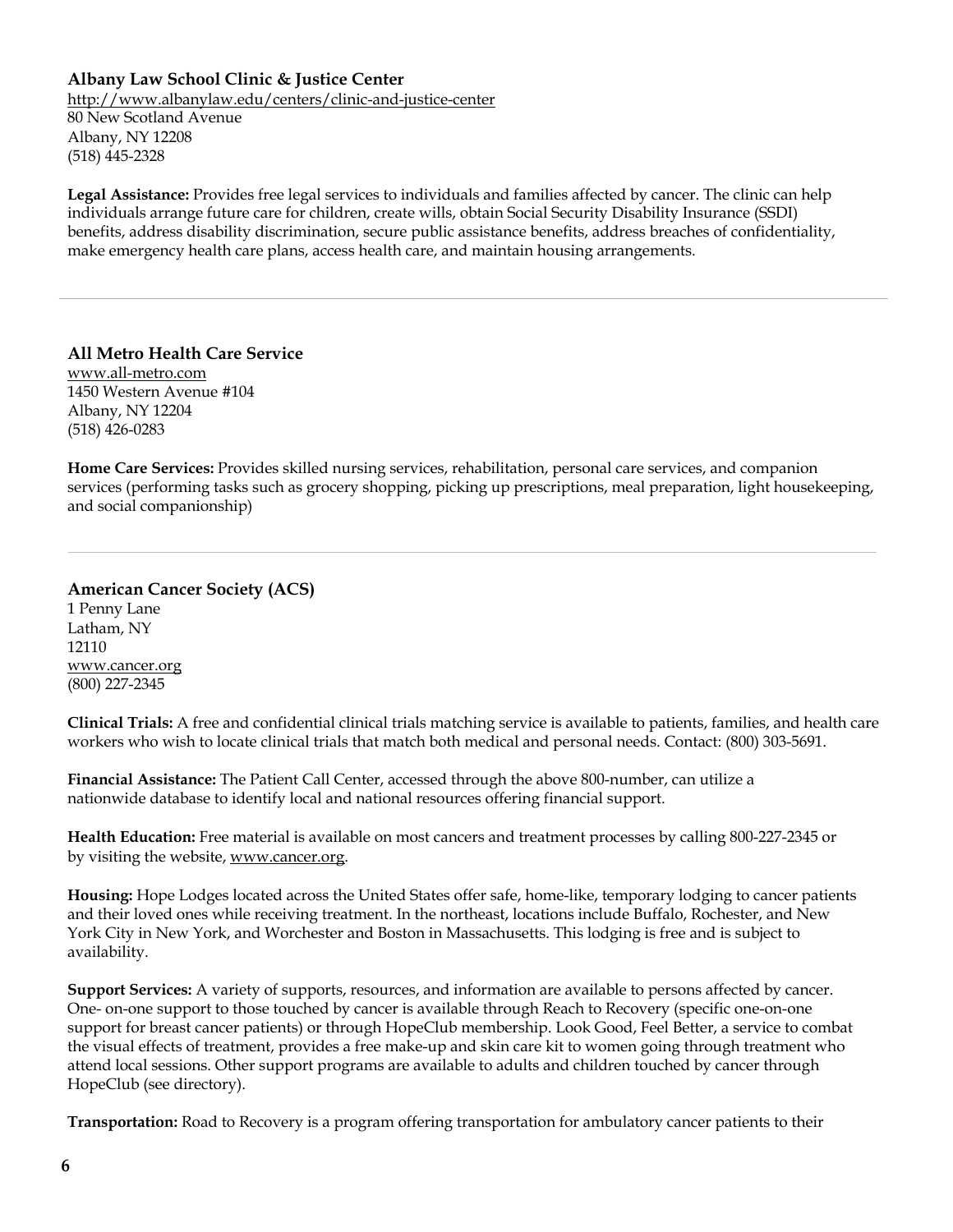treatment appointments (chemo, radiation and hormone). Three business days' notice is suggested as availability is subject to the availability of volunteer drivers. Call (800) 227-2345 to schedule appointments.

**Wigs. Prostheses, and Accessories**: Free wigs, scarves, and other accessories are available for persons in cancer treatment. Items that are available have been donated by wig manufacturers and local salons. Wig fittings are provided at the ACS HopeClub (see directory).

#### **American Lung Association**

www.lungne.org 418 Broadway, 1st Floor Albany, NY 12207 (518) 465-2013

**Smoking and Tobacco Cessation:** Staffed by respiratory therapists and certified tobacco treatment specialists, the Lung HelpLine is available to answer questions about smoking cessation and the Freedom From Smoking Plus program, and provides telephone counseling from an expert over the course of callers' tobacco cessation journeys. Inspire.com online community, Quit Now, is moderated by Lung HelpLine staff and helps individuals meet other quitters, share their quit dates, and find others who are quitting at the same time.

**Support Services:** Through the Lung Association's page on Lotsa Helping Hands,

http://lung.lotsahelpinghands.com/caregiving/home/, caregivers can create private, secure web pages that allow them to keep friends and family updated on medical matters and other aspects of their lives and use a "care coordination calendar" for posting items for which help is needed, such as transportation, meals, household chores and just taking a break.

**Anthem – Lincare** https://www.lincare.com/ 57 Karner Road Albany, New York 12205 (518) 862-1247

**Durable Medical Equipment/Home Medical Equipment:** Provides infusion therapies (chemotherapy, hydration, enteral therapy, and more), respiratory products and services, and medical equipment to patients at home.

#### **Apria Healthcare**

www.apria.com 12 Petra Lane Albany, NY 12205 (518) 452-4951

**Durable Medical Equipment & Home Medical Equipment:** Provides home medical equipment, including hospital beds, ambulatory aids, and bathroom safety items, and durable medical equipment. Also offers Caring Responders, a personal emergency response system (PERS), which can be operated at the touch of a button.

**The Assistance Fund** https://tafcares.org/ 4700 Millenia Blvd., Suite 410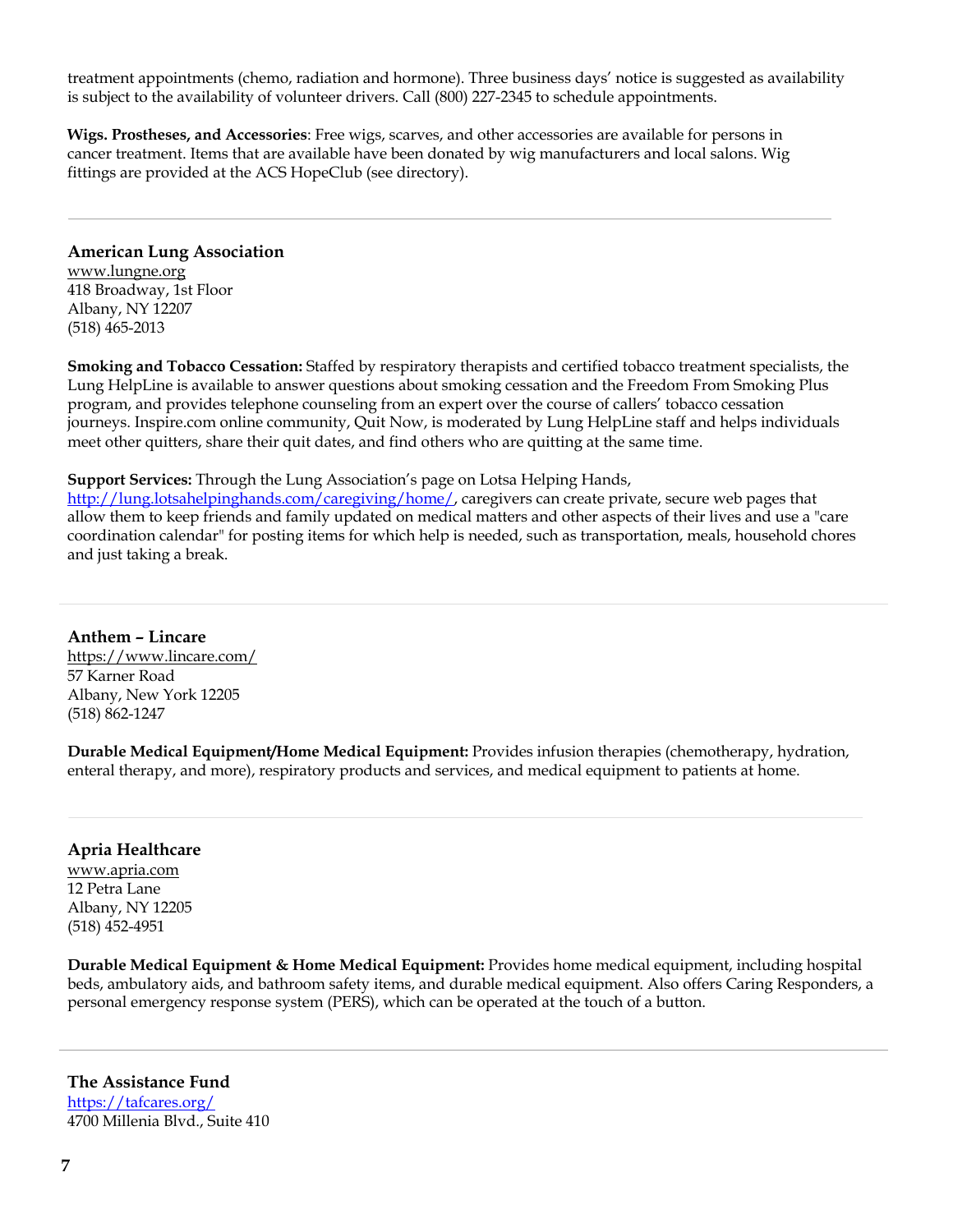Orlando, FL 32839 (855) 845-3663

**Financial Assistance:** Disease-specific co-pay assistance programs provide eligible underinsured individuals with financial assistance to cover all or part of their out-of-pocket cost for supported medications. Covered cancers include melanoma, some blood cancers, and breast, bladder, non-small cell lung, kidney, and head and neck cancers.

**Associates in Mental Health** http://mentalhealth-neuropsychology.com 2310 Nott Street East Niskayuna, NY 12309 (518) 372-6080

**Counseling and Bereavement Services:** Provide individual and family mental health and grief counseling.

**Becky's House** http://www.sphcs.org/BeckysHouse 296 Hackett Boulevard Albany, NY 12208 (518) 438-1212

**Housing:** Available to those who come from a distance to be treated at St. Peter's Hospital. Has six bedrooms and shared bathroom facilities and offers the use of kitchen and laundry facilities. Adjacent to St. Peter's Hospital.

**BS Laundry Club** https://bslaundryclub.com/ Albany, NY 12208 (518) 400-2884

**Laundry Services:** Provides members with a discounted price for laundry services, pick up and drop off services provided

#### **Camp Bravehearts, Inc.**

www.braveheartscamp.org 19 Cambridge Road Albany, NY 12203 Karen Haag, President: (518) 454-2064

**Camp and Retreats:** Offering women dealing with cancer a variety of weekend retreats to suit their needs and interests. Through the exercise, crafts, wellness, outdoor, education, and social activities offered at Camp Bravehearts, participants learn new skills, increase self-esteem and confidence, and address the risks and fears that women face during and after treatment. Camp Bravehearts offers 5 different camping weekends per year.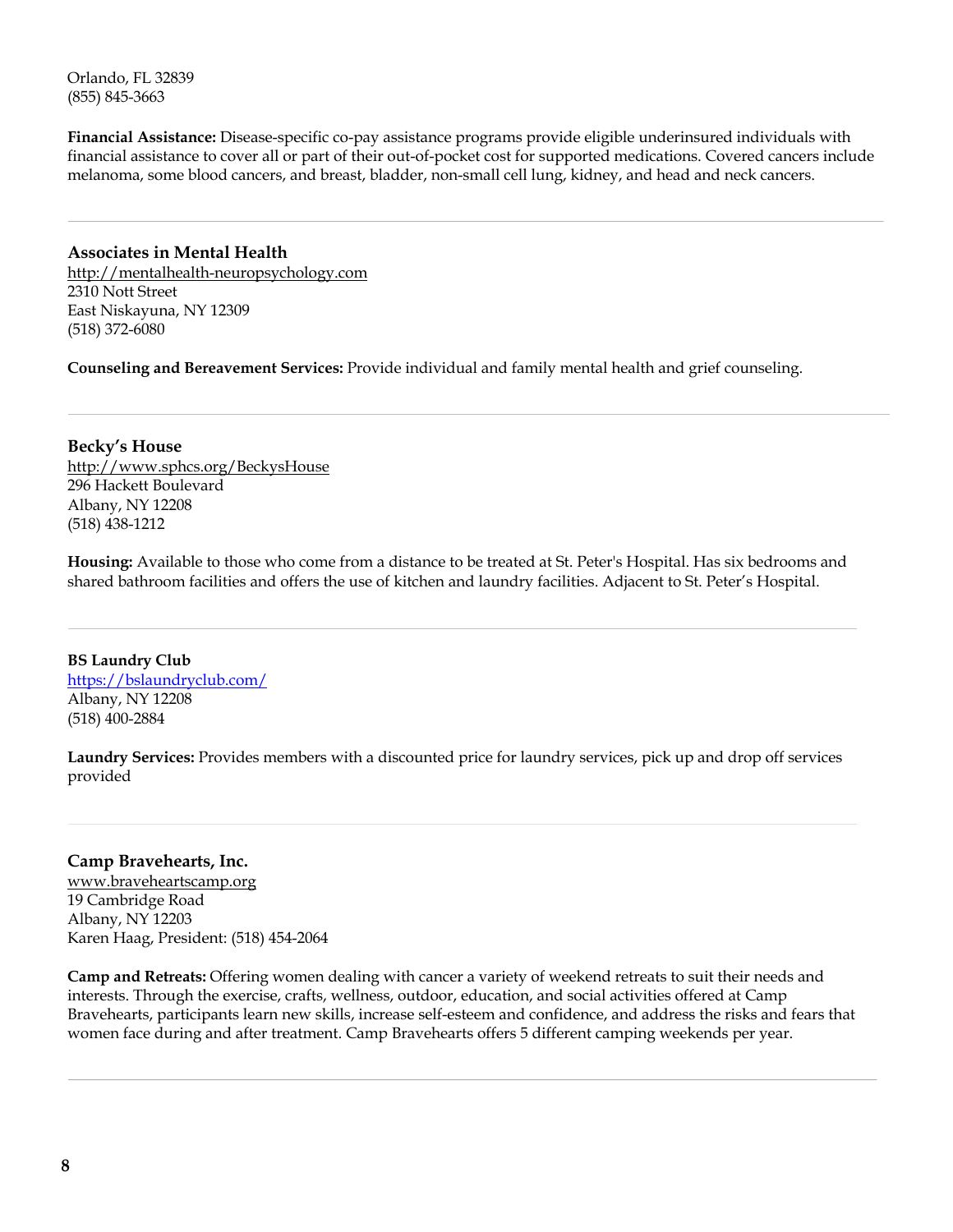#### **Camp Erin**

http://www.hospicegriefservices.com/camperin c/o The Community Hospice 445 New Karner Road Albany, NY 1220 (518) 843-5412

**Camps and Retreats:** Camp Erin is a free weekend overnight camp for children and teens who are grieving the death of a loved one. Staffed by Community Hospice bereavement counselors, nurses, and trained community volunteers, it combines traditional, fun, high energy camp activities with grief education and support. Campers have the opportunity to remember their loved ones, develop coping skills and enjoy a positive camp experience. Camp Erin is free to all campers ages 6 through 17 who have experienced a loss in their lifetime, regardless of whether or not their loved one was a Hospice patient. The next Camp Erin is usually scheduled for a weekend, Friday through Sunday, in the fall at the facilities of Camp Fowler on Sacandaga Lake in Speculator, New York. Free bus transportation is provided from a central point in the Capital Region.

#### **Camp Lightheart**

Breast Cancer Options www.breastcanceroptions.or g 101 Hurley Avenue, Suite 10 Kingston, NY 12401 (845) 339-4673

**Camps and Retreats:** Camp Lightheart is an overnight camp for children from 8-14 who have a parent with breast cancer or children who have lost their parents to breast cancer. It is a chance for children to meet others who have had similar experiences. Held in August at the Omega Institute campus in Rhinebeck, NY, it provides a safe, nurturing and fun-loving environment with professional staff members.

#### **Cancer***Care***, Inc.**

www.cancercare.org 275 7th Avenue New York, NY 10001 (800) 813-4673

**Counseling Services/Support Services:** Cancer*Care* is a national non-profit organization that provides free, professional support services to anyone affected by cancer: people with cancer, caregivers, children, loved ones, and the bereaved. Cancer*Care* programs – including counseling, education, financial assistance and practical help – are provided by trained oncology social workers and are free of charge.

**Financial Assistance:** Cancer*Care* social workers can provide guidance about financial benefits and sources of help. Cancer*Care* also provides limited grants to people with certain kinds of cancer and for people in certain locations. Generally, Cancer*Care* grants are for transportation to treatment, home care, and child care needs, and are not for basic living expenses.

#### **Cancer Services Screening Program**

www.health.ny.gov/diseases/cancer/services/ New York State Department of Health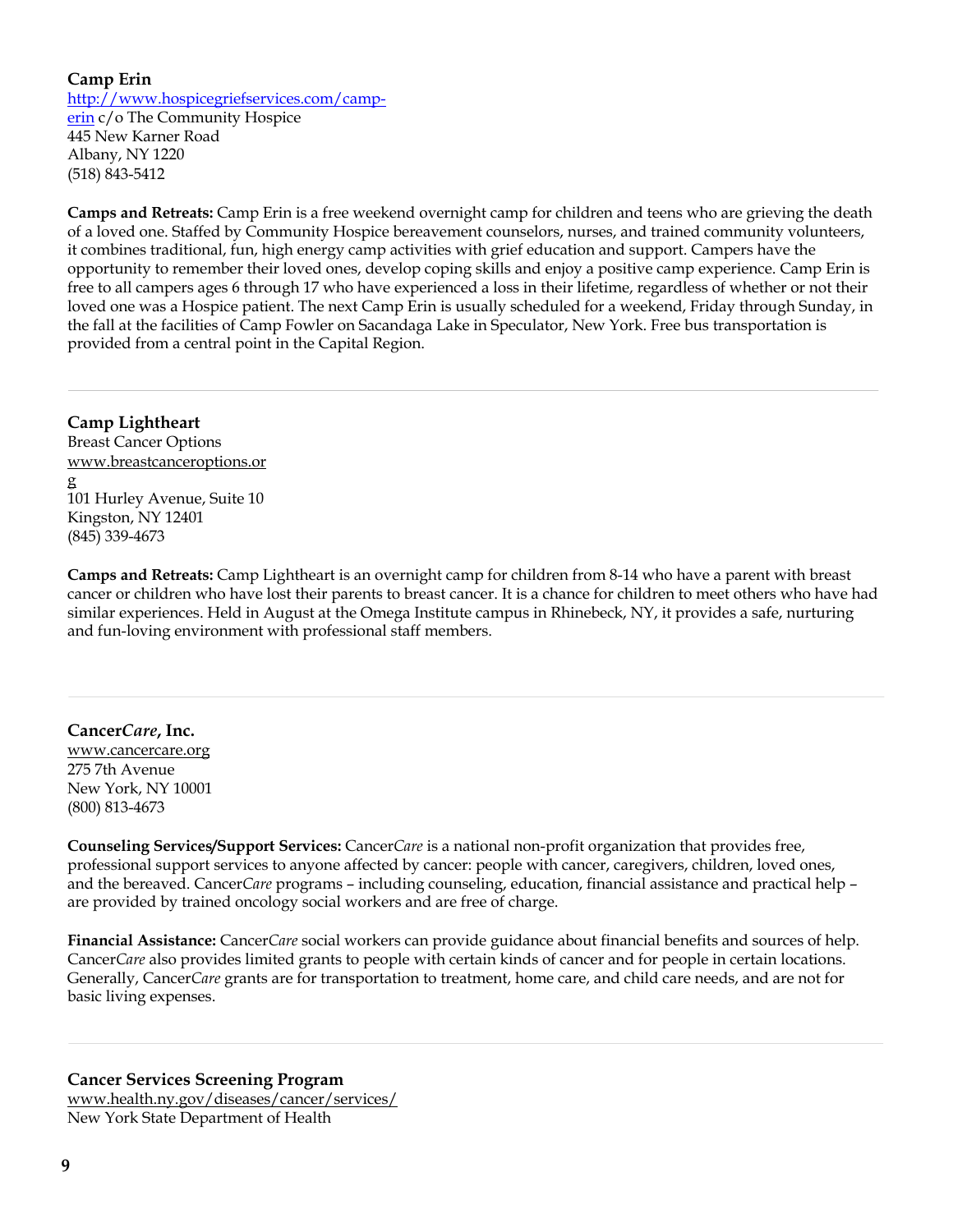Corning Tower, Empire State Plaza Albany, NY 12237 Albany and Rensselaer Counties: (518) 525-8680 Schenectady County: (518) 841-3726

**Service Provider:** Provides free breast, cervical, and colorectal cancer screenings/diagnostic services to NYS residents who lack health insurance or have high insurance cost shares, and who meet income eligibility and age requirements.

#### **Capital City Rescue Mission**

https://capitalcityrescuemission.org/how-we-help/homeless-services/food/ 259 South Pearl Street Albany, NY 12202

 **Services Provided:** Provides healthy meals to individuals each day in the community. The mission also has many resources for providing shelter to those in need.

#### **Capital District Tobacco-Free Coalition**

http://www.smokefreecapital.org 24 Aviation Road, Suite 204 Albany NY 12205 (518) 459-2388

**Smoking and Tobacco Cessation:** Provides cooperative programs in tobacco use prevention and cessation, advocacy, and community education.

#### **Capital District Transportation Authority**

**(CDTA)** https://www.cdta.org/half-fare https://www.cdta.org/star-program 85 Watervliet Avenue Albany, NY 12206 518-437-8300

**Transportation:** Citizens age 65 and over, disabled individuals, Medicare card and CDTA half-fare ID card holders are entitled to ride for half-fare on CDTA's fixed route service. CDTA half-fare *Navigator* ID cards are issued by service organizations in Albany, Schenectady, and Saratoga Counties, select CDTA Sales Offices and the CDTA Division in Troy. STAR (Special Transit Available by Request) is a para-transit service offering transportation alternatives to people who cannot use, or have substantial limits using, the CDTA fixed-route bus system because of a disability or impairment. STAR is complementary to CDTA's fixed route bus system, operating within 3/4 of a mile of a CDTA's fixed route bus system on the same days and times that CDTA's fixed route bus system operates.

#### **Capital Region Urology**

www.albanyurology.com Executive Park Office 319 South Manning Blvd. Suite 106 4 Executive Park Drive Albany, NY 12208 Albany, NY 12203 (518) 438-1019 (518) 489-7494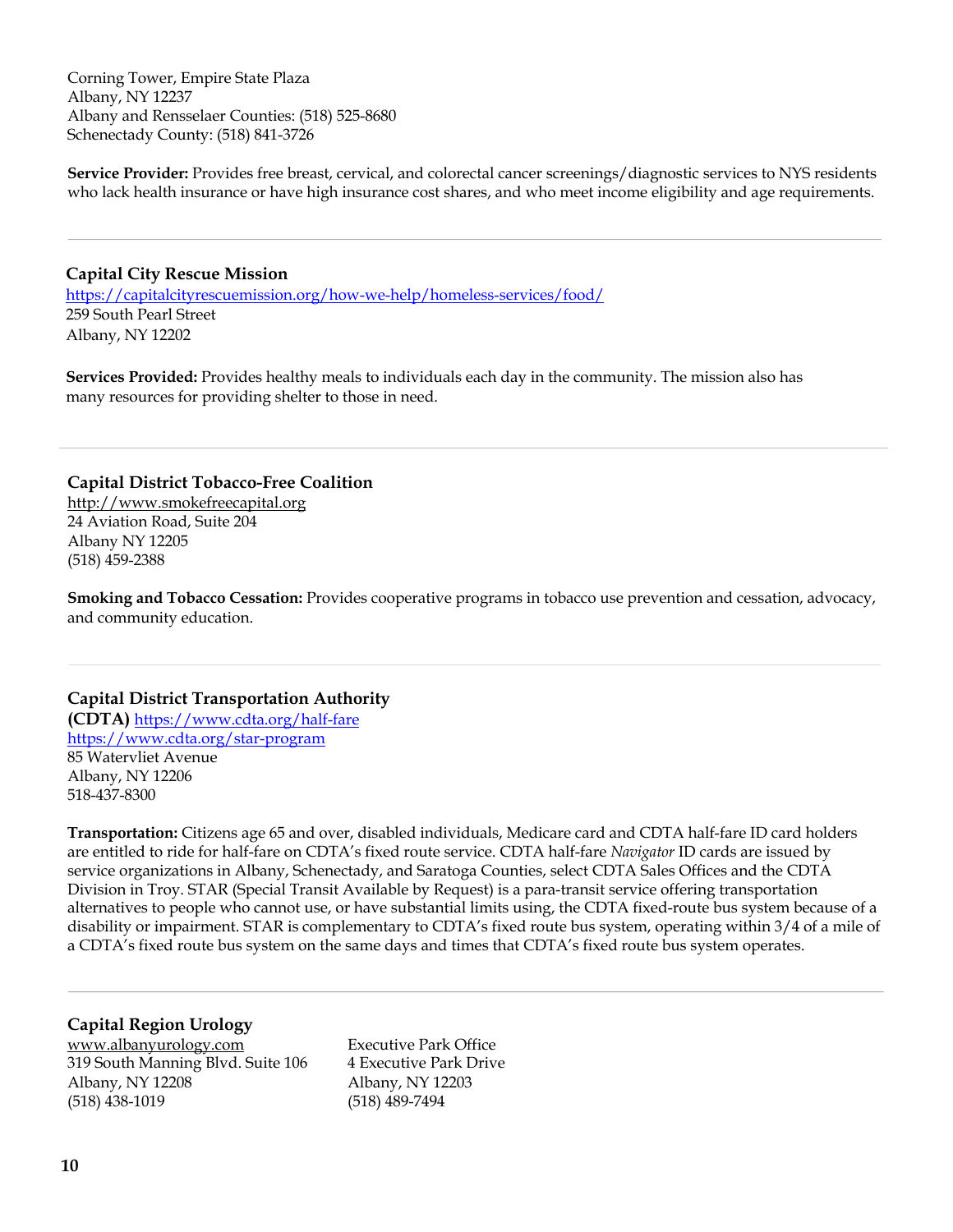**Service Provider:** Ten physicians and three nurse practitioners at two locations offer high-quality, innovative, and comprehensive urological medicine in office and hospital settings. Services for cancer patients include urologic oncology (prostate, kidney, bladder and testicular cancers) and treatment of laparoscopy/prostate diseases.

**Caring Together, Inc.**  www.caringtogetherny.org P.O. Box 12383 Albany, NY 12212 (518) 783-7600

**Support Services:** Caring Together is an ovarian cancer support, education, and awareness group. Hosts a monthly support group which offers tips for coping with treatment, information and resources for you and your family, and encouragement and support from people who know what dealing with cancer is like. The group is facilitated by a professional, and family and friends are welcome.

#### **Catholic Charities Tri-County Services**

http://www.ccrcda.org/agencies\_and\_programs/Catholic-Charities-Tri-County-Services\_109\_13\_sb.htm 50 Herrick Street Rensselaer, NY 12144 (518) 512-3577

**Emergency Services:** Multiple services are available for those in crisis or emergency situations, including referrals and some possible financial assistance depending on fund availability.

**Housing:** Catholic Charities Housing Office (CCHO) operates two emergency homeless shelters in the city of Albany, and coordinates intake with county Department of Social Services offices and the Homeless and Travelers Aid Society (HATAS). Those who are homeless and in need of emergency shelter should begin by contacting their local DSS office. After hours, HATAS 24-hour emergency services is reachable at (518) 463-2124.

**Nutrition Services:** Food pantries and soup kitchens are operated several days per week in the City of Albany, Troy, and Rensselaer.

**Support Services:** Case work services are provided to individuals and families, depending on location.

#### **Catholic Charities Senior & Caregiver Support Services**

www.ccseniorservices.org 1462 Erie Boulevard Schenectady, NY 12305 (518) 327-5667

**Caregiver, Respite Services:** The Caregiver Support Program provides a spectrum of services varying by county. These include respite services, allowing caregivers to take a break for themselves for whatever reason is important to them, as well as care consultation, telephone counseling, and support groups.

**Health Insurance Services:** The Health Insurance Information, Counseling & Assistance Program (HIICAP) provides information, education, and counseling about Medicare and other health insurances. The HIICAP counseling process includes a complete review of an individual's current and anticipated medical and prescription drug coverage needs. HIICAP staff and volunteers are not associated with any insurance company, and do not sell insurance products. Counseling is non-biased, confidential, and free.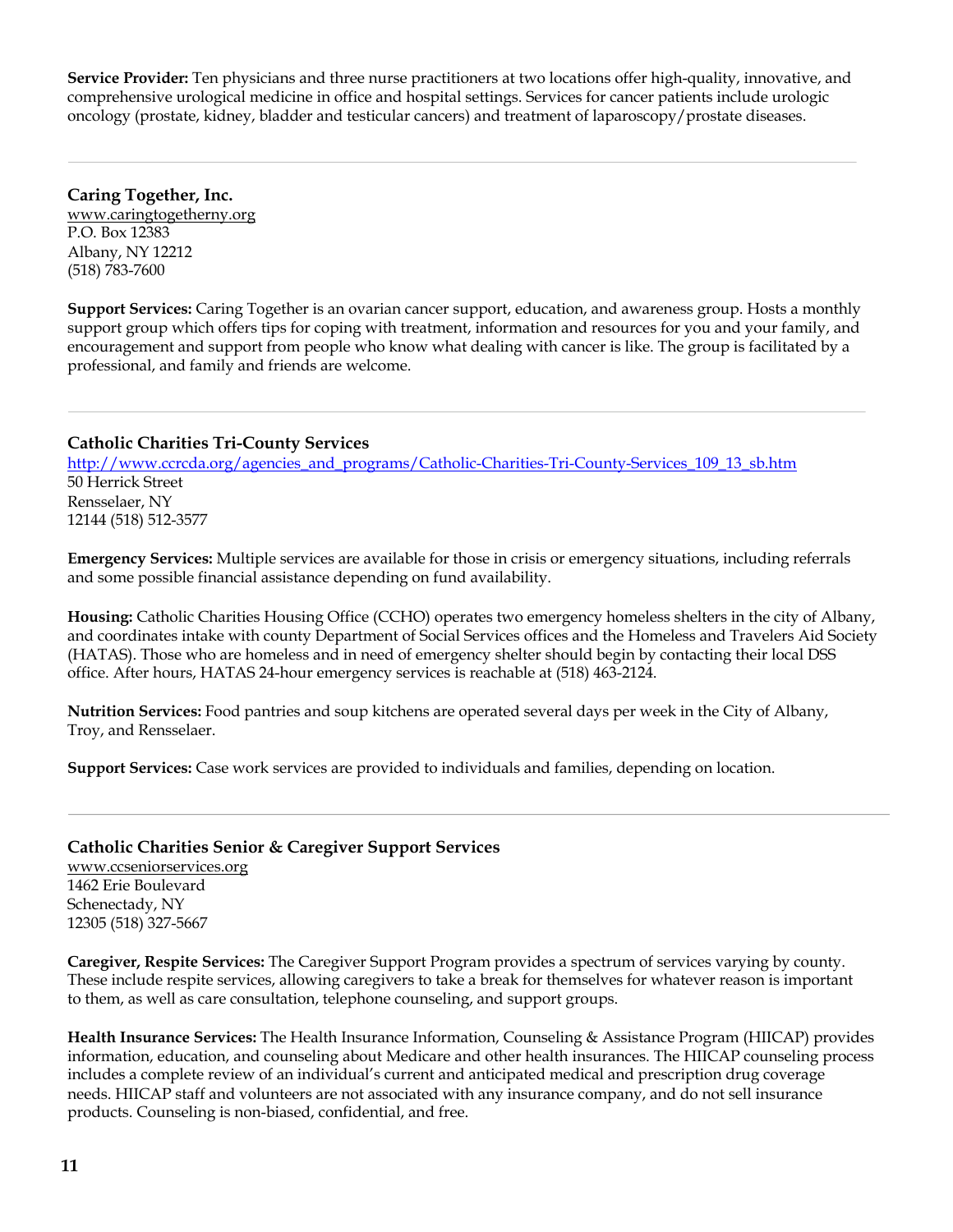**Nutrition Services:** The Nutrition Outreach and Education Program (NOEP) offers free, confidential, one-on-one services that connect individuals and families with nutrition assistance programs. NOEP Coordinators help applicants gather documentation for, fill out, and send in applications for SNAP (Supplemental Nutrition Assistance Program, aka "food stamps"). To speak with a NOEP Coordinator: (518) 374-2427, ext. 210.

**Transportation:** Provides medical transportation services to Schenectady County residents at least 60 years of age. All types of medical appointments are eligible (including chemotherapy, radiation, diagnostic visits/blood tests, and physical therapy), and patients may be ambulatory or in a wheelchair. Door-to-door service is available, and out-ofcounty travel is accommodated as available. Transportation is free, but a \$4-\$6 donation is encouraged. For more information and registration: 518-357-9801.

**Catie Hoch Foundation** www.catiehochfoundation.org 67 Catherine Street Saratoga Springs, NY 12866 (518) 852-9769

**Financial Assistance:** Provides families of children with cancer with gas and food cards, funds for housing costs, emergency financial assistance, movie passes, and Kids Cash (money allowing children and their families to take a day off from the hospital and have fun).

#### **Centro Civico**

| www.centrocivico.org     | Albany Office    |
|--------------------------|------------------|
| 143-145 East Main Street | 230 Green Street |
| Amsterdam, NY 12010      | Albany, NY       |
| 12202 (518) 842-3762     | $(518)$ 465-1145 |

**Caregiver, Respite Services:** Provides hourly respite for caregivers.

**Support Services:** Latino organization providing ESL interpretation, health care referrals, and counseling.

#### **Cindy's Comfort Camp**

https://www.doublehranch.org/calendar-event/cindyscomfortcamp/ Double H Ranch 97 Hidden Valley Road Lake Luzerne, NY 12846 (518) 926-6640 **Camps and Retreats:** For children/teens (ages 6-17) who have experienced the death or serious illness of a parent or close relative. Held at Double "H" Ranch in Lake Luzerne, camps are one weekend long each spring and fall. No cost.

#### **Cindy's Retreat**

https://www.glensfallshospital.org/services/hospital/cancer-center/support-services-survivorshipprograms/camps-and-retreats/ Glens Falls Hospital 100 Park Street Glens Falls, NY 12801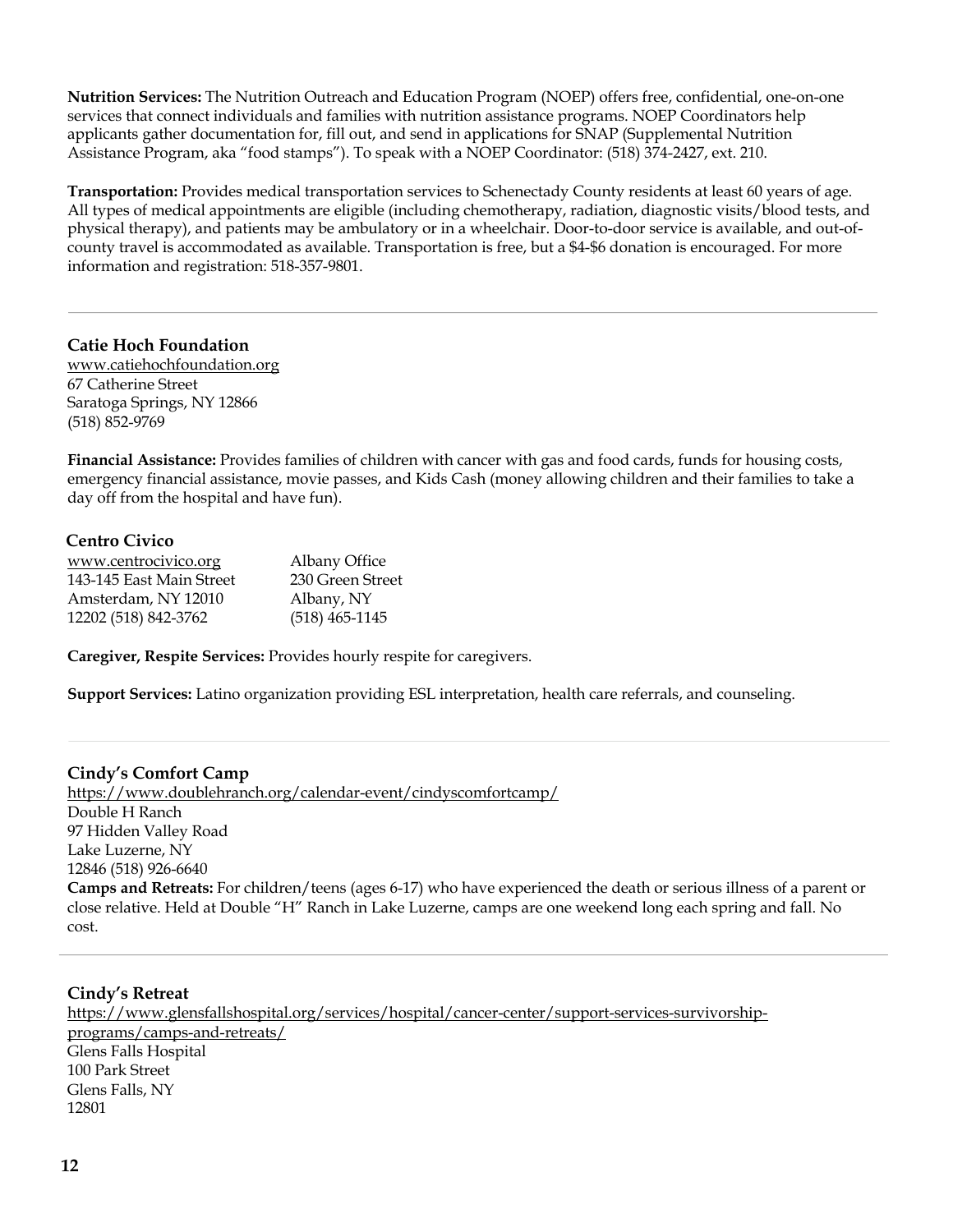(518) 926-6640

**Camp and Retreats:** Convenes for one weekend each fall and spring at the Silver Bay Conference Center in Lake George, offering innovative activities to help women improve their quality of life and reduce the day-to-day stresses of living with cancer. Programs include relaxation training, massage, yoga, health education, emotional expression, and art/music therapy. Registration is \$200, inclusive of lodging, meals, and all activities. Financial assistance is available.

#### **Cleaning for a Reason Foundation**

www.cleaningforareason.org 2540 King Arthur Blvd Suite 230 Lewisville, TX 75056 (877) 337-3348

**Support Services:** Free monthly professional house cleaning for women undergoing treatment for any type of cancer.

#### **COLD CAPS TREATMENT LOCATIONS & RENTALS**

**DigniCap System** Closest location is 99 miles away in **UConn Health Neag Comprehensive Cancer Center** 263 Farmington Ave, Farmington CT 06030 https://dignicap.com Cost: On average between \$1500-2000 for a full course of chemo.

**Paxman System** Closest location is 37.2 miles away **Berkshire Health Systems** 

725 North St, Pittsfield, MA 01201, USA

https://paxmanscalpcooling.com

Cost: Varies from \$1,500-3,000 for course of chemo. Currently a self pay treatment. Providers have reported that some insurance claims have been submitted to health insurance organizations and reimbursement received for scalp cooling treatment costs.

#### **RENTING COLD CAPS**

 **Penguin Cold Caps** Claudia Falzarano: Claudiafalz@gmail.com (917)-327-7091 https://penguincoldcaps.com The rental price is \$449 (USD) per month. The refundable security deposit is \$249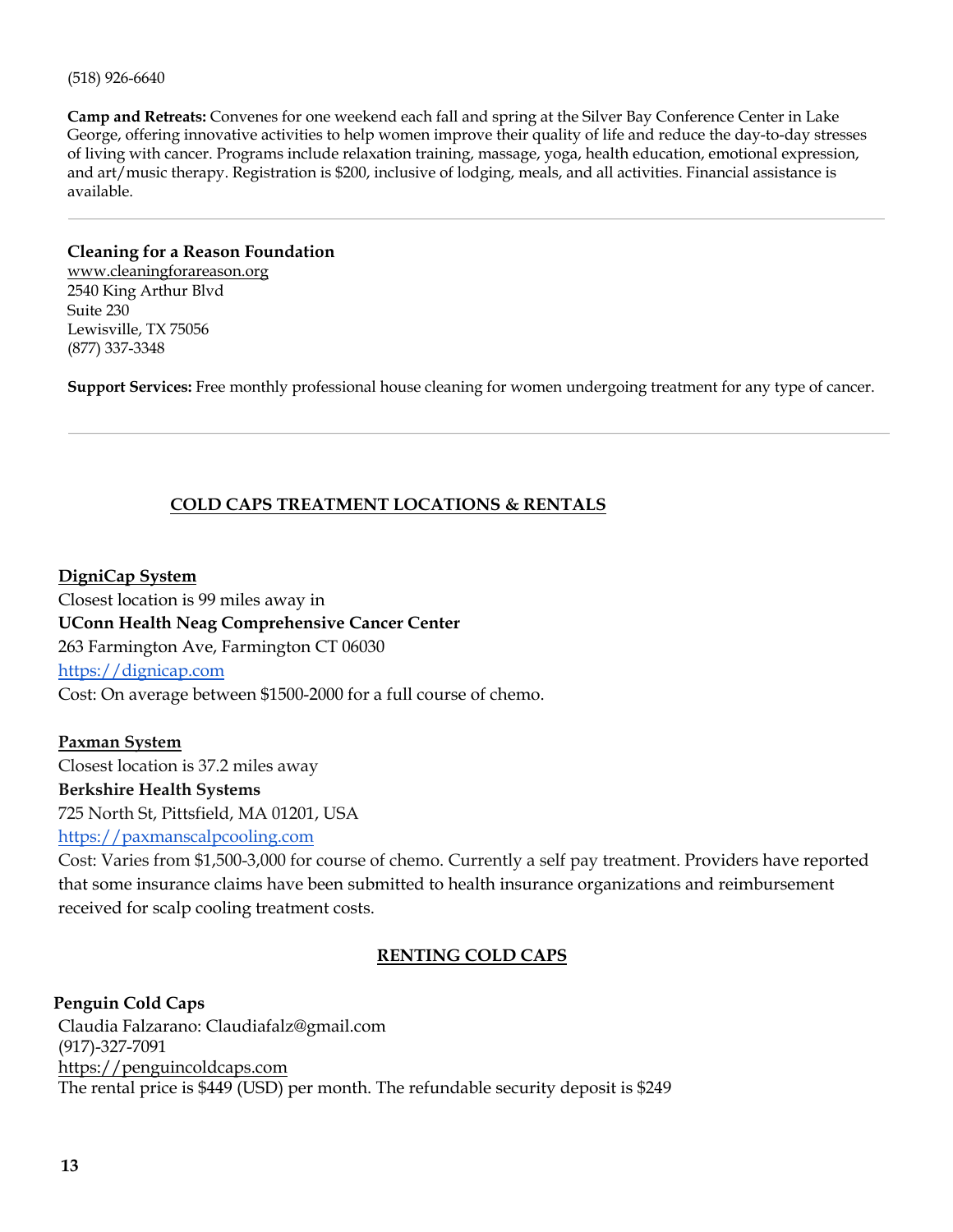#### **Arctic Cold Caps**

Company provides free access to registered nurses to support clients. Hotline: (877) 234-1688 https://arcticcoldcaps.com/services/ \$379 a month to rent an Arctic cold cap system

#### **Chemo Cold Caps**

Free online training and support (800) 290-7196 \$350 per month rental with additional \$75 shipping fee https://chemocoldcaps.com

#### **ONLINE SUPPORT**

- Breastcancer.org has a number of existing chat rooms for cold cap users.
- And the Chemotherapy Support Group on Facebook is a community forum. It's a place to ask questions, offer advice and support each other. Topics discussed in the group cover everything from drug regimens, ways of coping with chemo side-effects, to practical tips on capping. Many members are using or have used cold caps. The group is hosted by Penguin Cold Caps but is not brand specific - all are welcome.
- Cold Cappers Support Group.
- Paxman Scalp Cooling has a patient-centric website, https://coldcap.com, which can help patients decide if this process is right for them, and which also offers extensive support and guidance along the capping journey.
- Paxman also has a Facebook support group for past, present and future users of the Paxman system: https://www.facebook.com/groups/PaxmanScalpCooling

**Community Caregivers** www.communitycaregivers.org 2021 Western Ave Suite 104 Albany, NY 12203 (518) 456-2898

**Caregiver, Respite Services:** These and all services limited to residents of Albany, Berne, Bethlehem, Guilderland, New Scotland, and Knox. Volunteers allow caregivers to enjoy a break from their caregiving responsibilities by visiting, talking, reading, and crafting (no medical or "hands-on" care). Respite is usually once a week for 2 to 3 hours.

**Home Services:** Volunteers can carry packages, trim hedges, mow lawns, organize closets, and unpack boxes.

**Nutrition Services:** Volunteers prepare simple meals for individuals/families, and deliver food from local

pantries. **Transportation Services:** Provides transportation for disabled, elderly, and non-driving individuals for

medical

appointments, personal care services, prescription pick-up, and shopping.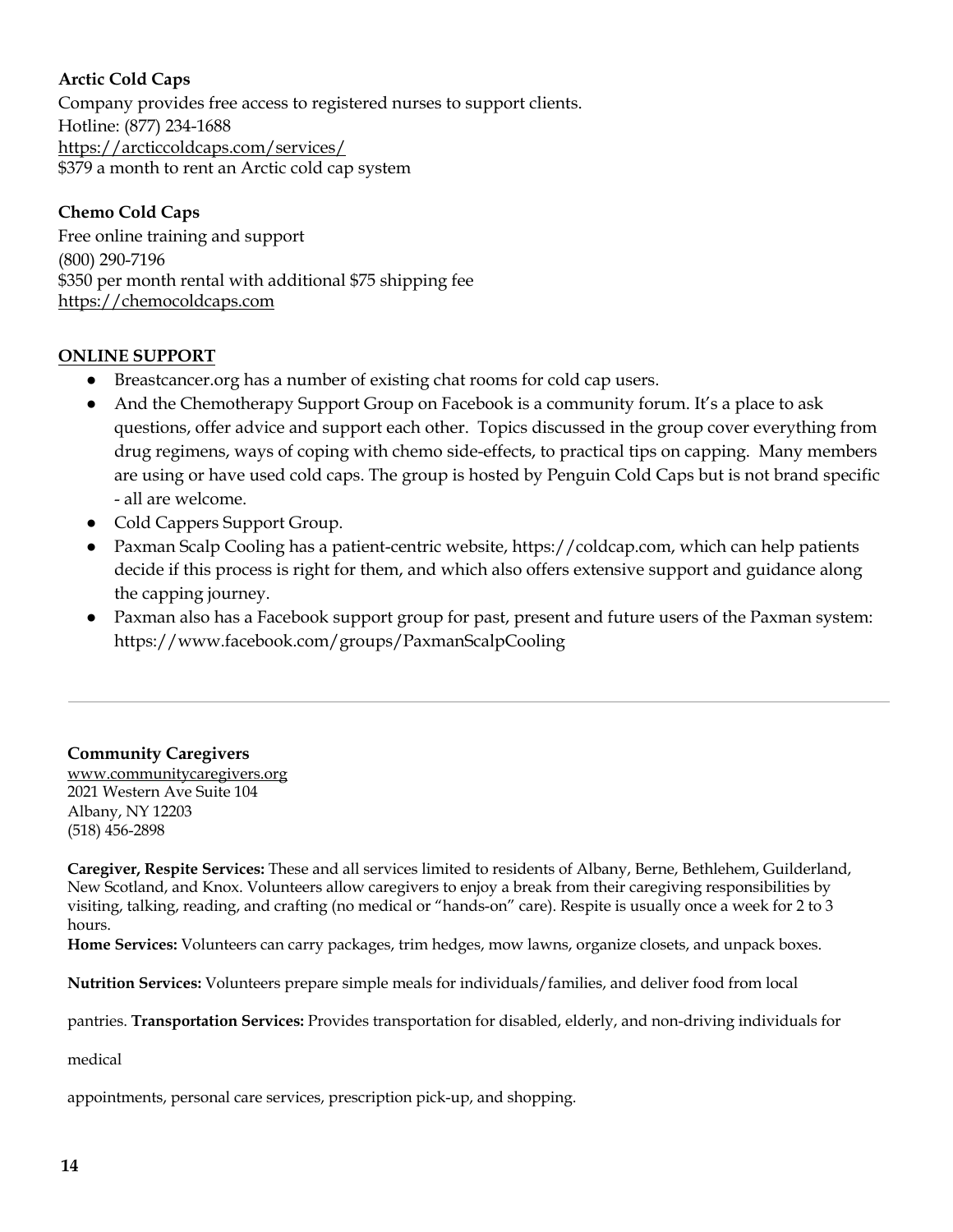## **The Community Hospice**

www.communityhospice.org 295 Valley View Boulevard Rensselaer, NY 12144 (518) 724-0242

**Service Provider:** Providers comprehensive health care for persons with advanced illness, assistance with social service concerns, emotional and spiritual support for patients and families, and bereavement services for grieving children and families. Designed to help patients maximize control over their lives and live with dignity when facing a serious illness, hospice provides treatments that address comfort and quality of life. A person is considered eligible for Hospice care if the physician estimates a life expectancy of six months or less, should the disease run its normal course. Comprehensive medical and support care is provided wherever the patient lives, including at home, in nursing homes, and in the hospital. Also offers Palliative Care, which is specialized medical care for people with serious illnesses that focuses on providing patients with relief from the symptoms, pain, and stress of a serious illness.

**Caregiver/Respite Services:** Once an individual is receiving Hospice services, volunteers can provide respite to caregivers by acting as companions to patients.

**Counseling and Bereavement Services:** Provides individual and family counseling, support groups, memorial services, referrals, education, and community crisis intervention. All grief counseling services are offered free of charge.

**Support Services:** The Community Hospice's Wave Riders program is a free weekly support group for grieving families with children or teens, aged 3-17 years old. A safe environment is provided for children to share their grief and seek healing and growth through art therapy, music and discussion. Sessions are held once a week for six weeks at Community Hospice centers in Rensselaer and at Sunnyview Hospital (Schenectady). For adults, a series of support groups is offered. These include Living with Loss for anyone that has lost a family member or friend, Daughters.Group for adult women who have lost a parent, and Widow & Widowers for anyone who is grieving the death of their spouse or partner. All groups are free of charge, and timing varies from monthly to weekly.

**Transportation:** Once an individual is receiving Hospice services, volunteers can provide transportation to patients and their families.

#### **CORAM (CVS Pharmacy's Specialty Infusion Services)**

https://cvshealth.com/about/our-offerings/cvs-specialty/coram-infusion-services 12 Jupiter Lane Albany, NY 12205 (518) 689-2900

**Home Health Care:** Provides home infusion therapy services to patients, including professional infusion of chemotherapy drugs, hydration, pain medication, and nutrition (including through tube feeds).

| $\sim$                |                                |                             |
|-----------------------|--------------------------------|-----------------------------|
| Albany County         | Rensselaer County              | <b>Schenectady County</b>   |
| 162 Washington Avenue | 1600 Seventh Avenue, 4th Floor | 107 Nott Terrace, Suite 305 |
| Albany, NY 12207      | Troy, NY 12180                 | Schenectady, NY 12308       |
| $(518)$ 447-7198      | $(518)$ 270-2730               | $(518)$ 382-8481            |

#### **County Departments for the Aging**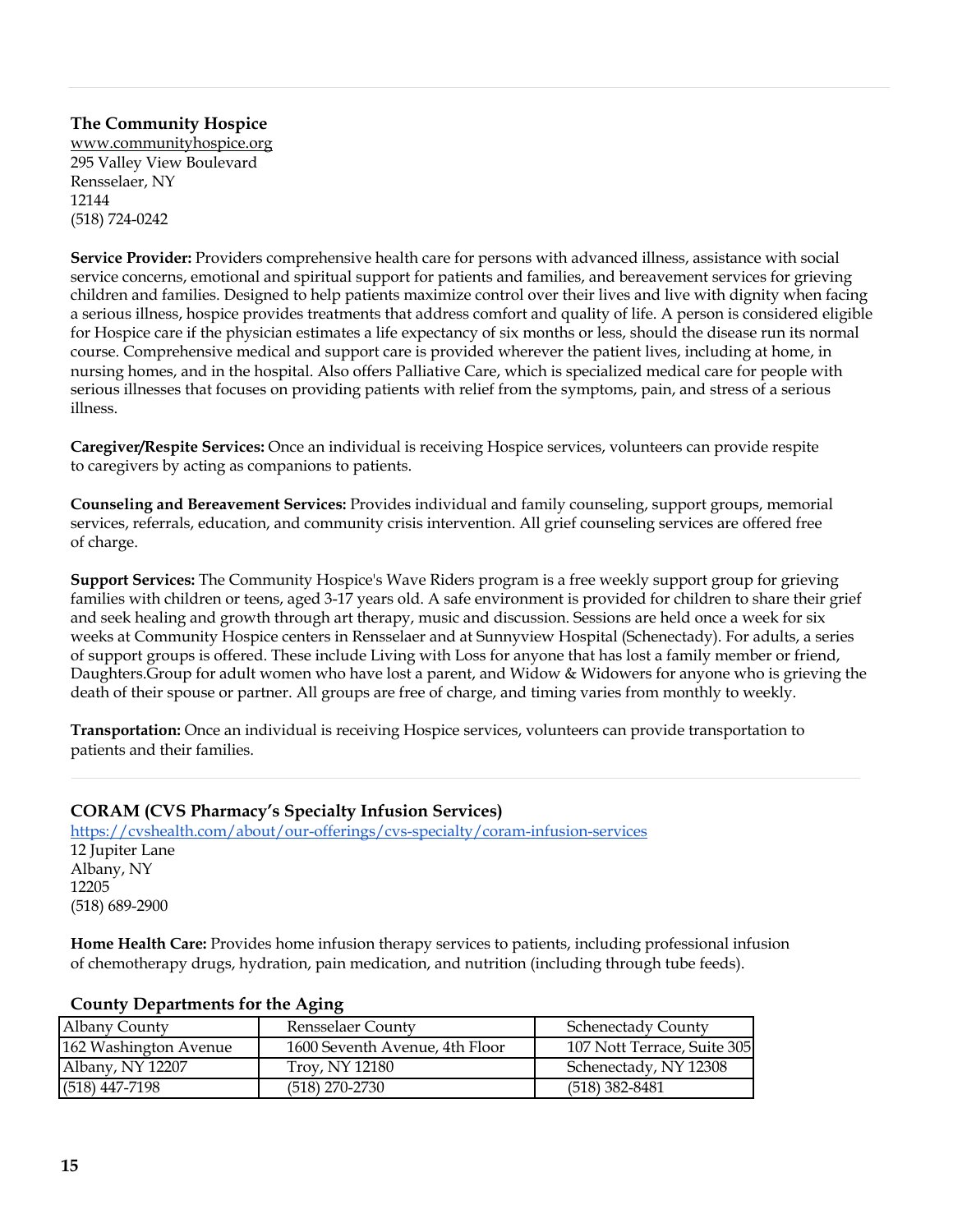**Health Insurance Services:** Health Insurance Information and Counseling Program (HIICAP) provides unbiased information and counseling regarding Medicare (including Part D), New York State EPIC, Long Term Care insurance, and other insurance issues. Trained HIICAP staff and volunteers can help individuals compare private insurance plans that will best fit their needs, find ways to help individuals afford coverage and to fill Medicare's gaps, understand what the 1% per month penalty for late enrollment means, and solve issues and problems with current plans. To schedule a counseling session in Albany County: (518) 447-7177; Rensselaer County: (518) 270-2768;

**Nutrition Assistance:** Hot, nutritious meals are provided at sites around each county. Volunteers deliver meals on weekday afternoons to homes of older adults (ages 60+) who are homebound, living alone, frail, physically incapable of preparing a meal, unable to obtain help from others, or lacking facilities to prepare meals. Additionally, in Albany County, a limited supply of Farmers' Market Coupon Books (\$20) are made available in the summer months (one time only) to local senior centers and groups.

**Transportation:** In Albany County, scheduled transportation is provided to older adults (ages 60+) who have no other means of transportation and need to access vital appointments and services. Transportation is not guaranteed; all requests for vital transportation will be met before requests for transportation to non-vital services are met. Services are prioritized for those most in need to dialysis, medical appointments, adult day programs, congregate meal sites (when available), and grocery stores (when available). Contributions for rides are accepted, but not required.

In Rensselaer County, vans are assigned to specific Senior Services Centers each day. Requests for transportation require advance notice; all requests are considered based on priority of medical need. Vans may be reserved for oneway trips or round trips. Persons requiring the use of the wheelchair accessible van must be accompanied by an escort. The van driver cannot assist passengers on & off the vehicles.

In Schenectady County, older adult transportation is provided by Catholic Charities' Senior and Caregiver Support Services (see directory).

#### **County Departments of Social Services**

| <b>Albany County DSS</b> | <b>Rensselaer County DSS</b> | <b>Schenectady County DSS</b> |
|--------------------------|------------------------------|-------------------------------|
| 162 Washington Avenue    | 127 Bloomingrove Drive       | 797 Broadway, #301            |
| Albany, NY 12207         | Troy, NY 12180               | Schenectady, NY 12305         |
| $(518)$ 447-7300         | $(518) 833 - 6000$           | $(518)$ 388-4470              |

**Emergency Services:** Temporary cash benefits can be provided those who do not have enough income to pay for basic needs. Emergency assistance may also be available for a crisis situation, such as an eviction or utility shut-off, or for those who are homeless, with no food, or are a victim of Domestic Violence.

**Health Insurance Services:** Medicaid provides medical coverage for people who are unable to pay for their medical care and who have income below the eligibility guidelines set by New York State. Individuals covered by Medicaid receive all covered health care services free of charge, with only small \$1-\$3 co-pays for prescriptions. Those age 65 or older, and those receiving Social Security Disability Insurance (SSDI) benefits, must apply to their county DSS office. All others must apply through the New York State of Health Marketplace (855-355-5777; see Healthy Capital District Initiative and UAlbany Navigator Program in directory).

**Nutrition Assistance:** SNAP (Supplemental Nutrition Assistance Program; aka "food stamps") funding helps individuals and families afford more food each month. The NYS myBenefits website at https://www.mybenefits.ny.gov provides informal screening questions that allow individuals to see if they may be eligible for assistance. An application for SNAP can be printed from the myBenefits website and submitted to the relevant county DSS.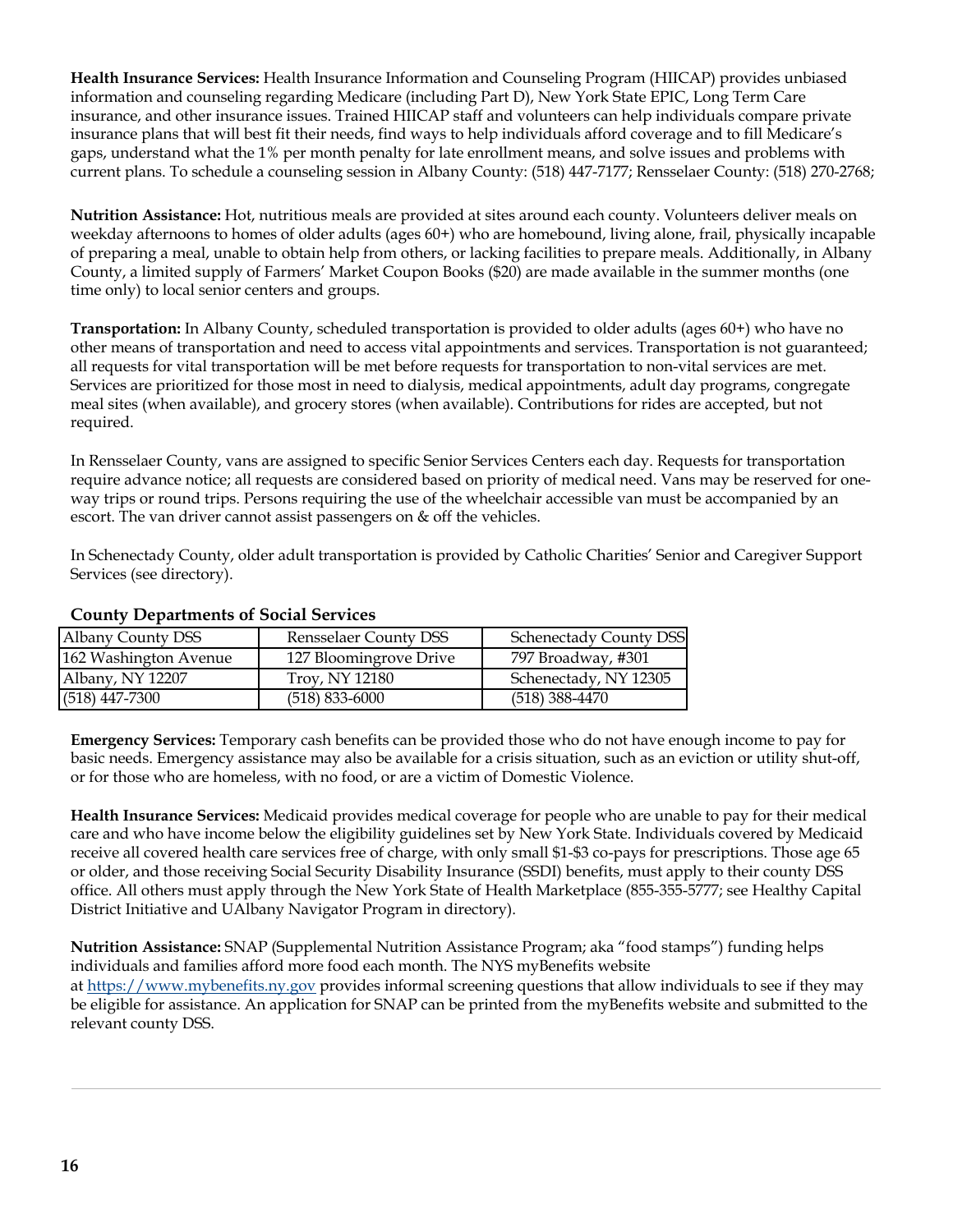**Double H Ranch** www.doublehranch.org 97 Hidden Valley Road Lake Luzerne, NY 12846 (518) 696-5676

**Camps and Retreats:** From June until the end of August, provides children ages 6-16 (during regular session) and ages 17-21 (during the alumni session) dealing with critical or life-threatening illnesses the chance to experience the magic of the Adirondacks. During each of the 8 Summer Residential Camp sessions, the Double H Ranch provides camp experiences that are medically sound, memorable, exciting, fun and empowering. Each session lasts 6 days, and the fully equipped medical facility is staffed 24 hours a day by onsite doctors and nurses.

**Eddy Visiting Nurse Association (VNA)**

http://www.sphp.com/visiting-nurses-cc 433 River Street Troy, NY 12180 (518) 274-6200

**Home Health Care:** Provides in-home nurse visits (including the care of IV therapy-certified nurses trained to administer chemotherapy and other infusion drugs), home health aide visits, rehabilitation therapies, certified diabetes educators, wound care, ostomy care, palliative care, continence care, monitored medication dispensers, telehomecare for monitoring of daily vital signs at home, and Eddy Health Alert, a personal emergency response system (PERS). Serves Albany, Rensselaer, Schenectady, Saratoga, Columbia, and Greene counties. Health care providers maintain regular contact with the patient's primary care and other physicians. Accepts Medicare, Medicaid, and most private insurance companies. A sliding fee scale is available.

**Support Services:** Provides access to a medical social worker for patients and their families.

**Eddy Health Alert** https://www.sphp.com/location/eddy-health-alert# 433 River Street Troy, NY 12180 (518) 833-1040

**Home Health Care:** Offers multiple medical alert systems to help patients remain safe and have peace of mind at home or while traveling outside their home. Options include home landline, home cellular, or mobile (GPRS) personal help buttons. Once the button is pushed, a Personal Response Associate will locate the patient, answer the call, and send the kind of assistance needed, including a neighbor, family member, or emergency services. Installation and education costs \$30; systems cost \$31-\$38 per month.

**Empire Home Infusion Services** http://www.sphp.com/home-infusion-services-iv-therapy 10 Blacksmith Drive, Suite 2 Malta, NY 12020 (518) 899-8103

**Home Health Care:** Provides a variety of in-home infusion therapies, including chemotherapy, enteral nutrition,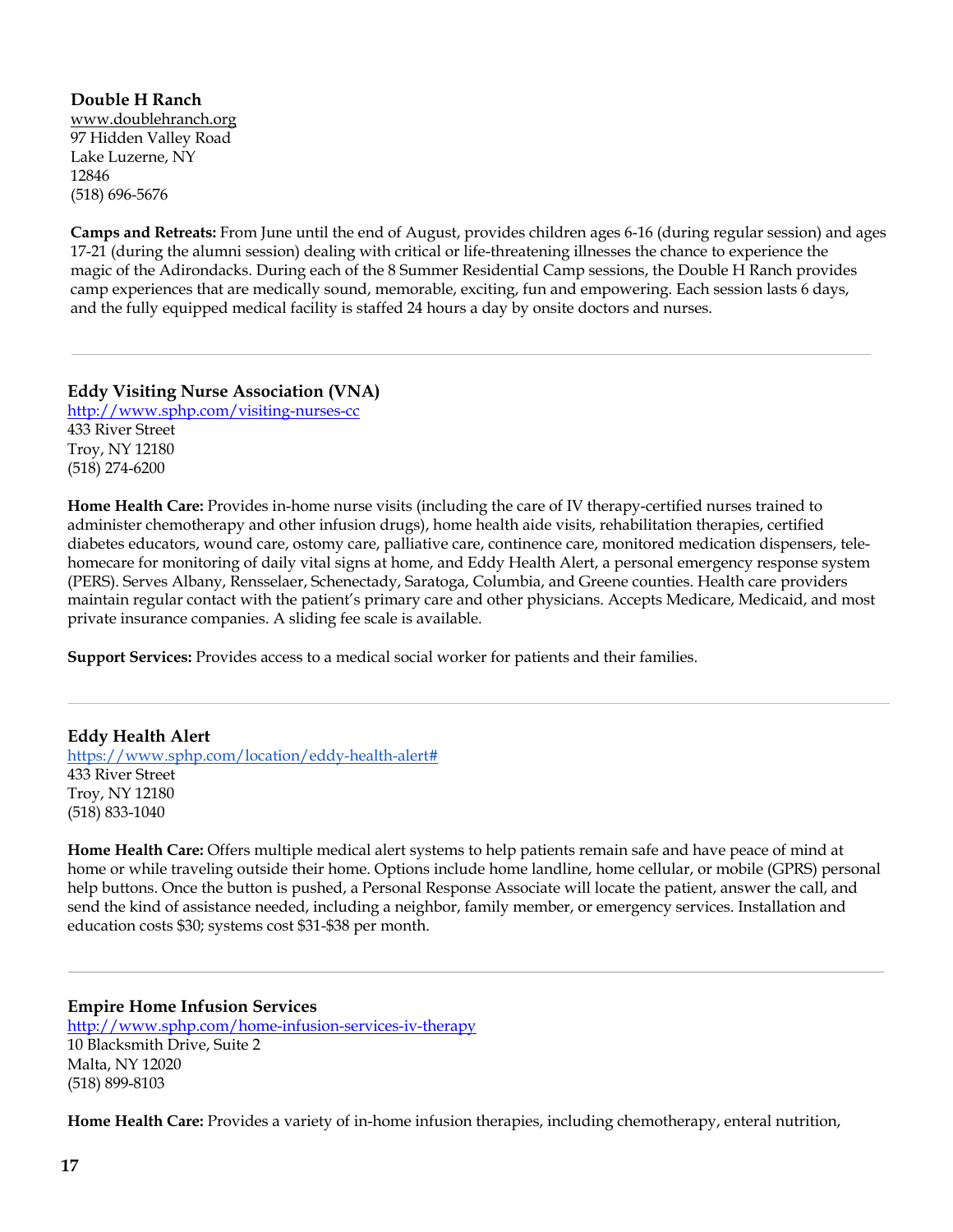hydration, and pain management. Pharmacy and delivery teams work closely with the Eddy Visiting Nurse Association (see directory) to coordinate care and provide education to patients and family.

 **Empire Justice Center** www.empirejustice.org 119 Washington Avenue Albany, NY 12210 (518) 462-6831

**Legal Assistance:** Non-profit law firm that provides civil-legal assistance to low-income individuals, including assistance obtaining Social Disability Insurance (SSDI) benefits and public assistance benefits.

**EPIC (Elderly Pharmaceutical Insurance Coverage)** https://www.health.ny.gov/health\_care/epic/ P.O. Box 15018 Albany, NY 12212 (800) 332-3742

**Financial Assistance:** Provides secondary coverage for Medicare Part D and EPIC-covered drugs purchased after any Medicare Part D deductible is met. Also covers approved Part D-excluded drugs once a member is enrolled in Part D. Helps pay Medicare Part D drug plan premiums for members with income up to \$23,000 if single or \$29,000 if married. Higher income members are required to pay their own Part D premiums, but EPIC provides premium assistance by lowering their EPIC deductible. EPIC has two plans based on income. The Fee Plan is for members with income up to \$20,000 if single or \$26,000 if married. The Deductible Plan is for members with incomes ranging from \$20,001 to \$75,000 if single or \$26,001 to \$100,000 if married. To join the program, individuals can complete the application and mail or fax it to EPIC; no documentation is required.

 **Falcon Club** https://www.falcon-club.com/

**Transportation Services:** Offers a variety of vehicle styles to meet comfortability needs.

**Floyd Warriors** http://www.floydwarriors.com/ 582 Route 9P Saratoga Springs, NY 12866 (518) 429-0461

**Support Services:** Connects individuals currently undergoing surgery, radiation, or chemotherapy with volunteers who provide services including home cleaning, meal preparation, and childcare.

**The Food Pantries for the Capital District** www.thefoodpantries.org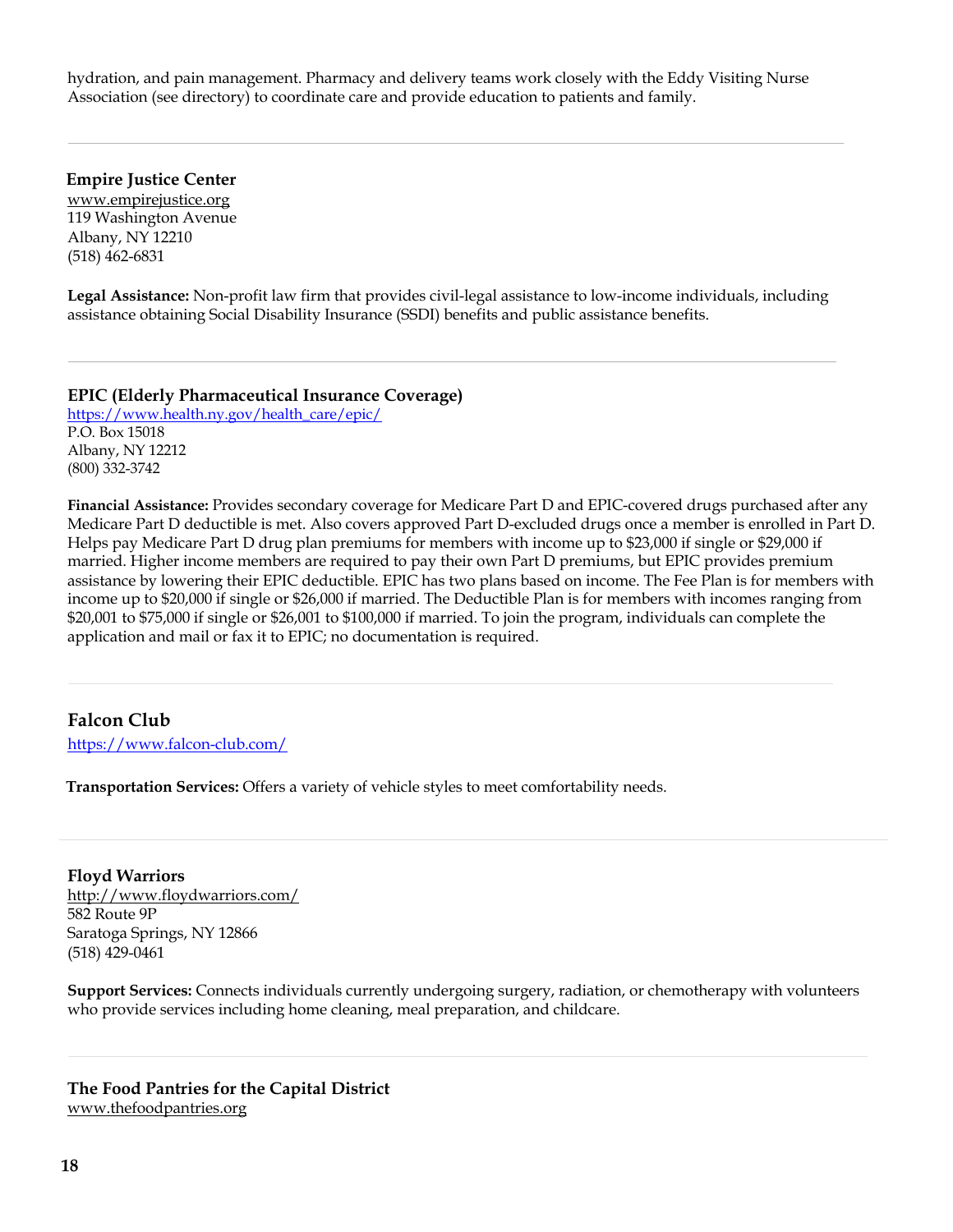32 Essex Street Albany, NY 12206 (518) 458-1167

**Nutrition Services:** Open for calls weekdays from 8:30 am until 4:30 pm to help individuals find the pantry closest to their address. The food pantries provide groceries for at least 3 days for those in need. Serving Albany, Rensselaer, Schenectady, and Saratoga counties.

**Get Your Rack Back**  http://getyourrackback.org/ connie@getyourrackback.org 15A Pointe West Drive Clifton Park, NY 12065

**Financial Assistance:** Helps families in crisis by providing restaurant, gas, and grocery gift cards, as well as financial aid, to those struggling to meet their physician and hospital co-pays. GYRB works with local physicians to provide these services to cancer patients who need assistance.

#### **GoodDays**

https://www.mygooddays.org/ 2611 Internet Blvd. Suite 105 Frisco, TX 75034 (972) 608-7141

**Financial Assistance:** Provides financial assistance to patients living with chronic conditions who need medications. Patients must have medical insurance with at least 50% coverage to be eligible for copay assistance and have income at or below 500% the Federal Poverty Level. Covered conditions include some blood cancers, liver cancer, medullary thyroid cancer, metastatic breast, colon, and prostate cancers, metastatic melanoma, non-small cell lung cancer, and pancreatic cancer. The Good Days Premium Assistance (PA) Program provides assistance to patients with a qualified diagnosis who need financial assistance to cover the monthly premium for their medical insurance coverage. The Diagnostic Assistance program pays for diagnostic tests even if they are not covered under individuals' insurance.

**Transportation:** The Travel Concierge Program offers transportation services, from road to air, for pre-approved medical appointments as determined by the patient's prescribing physician. Also books and funds overnight lodging, and helps pay for additional transport costs like gas and meals. Currently covered diagnosis for this travel program are Acute Lymphoblastic Leukemia, Metastatic Castrate Resistant Prostate Cancer, and Multiple Myeloma.

#### **GoodRX**

https://www.goodrx.com  $(888)$  799-2553

**Financial Assistance:** Provides free, instant GoodRx coupons that help individuals pay less than the cash prices for prescription drugs. Some prices using coupons are lower than insurance co-pays; hundreds of generic medications are available for \$4 or even free without insurance. No personal information is required, and GoodRx coupons are accepted at virtually every U.S. pharmacy. Pharmacists know how to enter the codes on the coupon to pull up the lowest discount available. GoodRx may be able to find you a lower price than your insurance co-pay.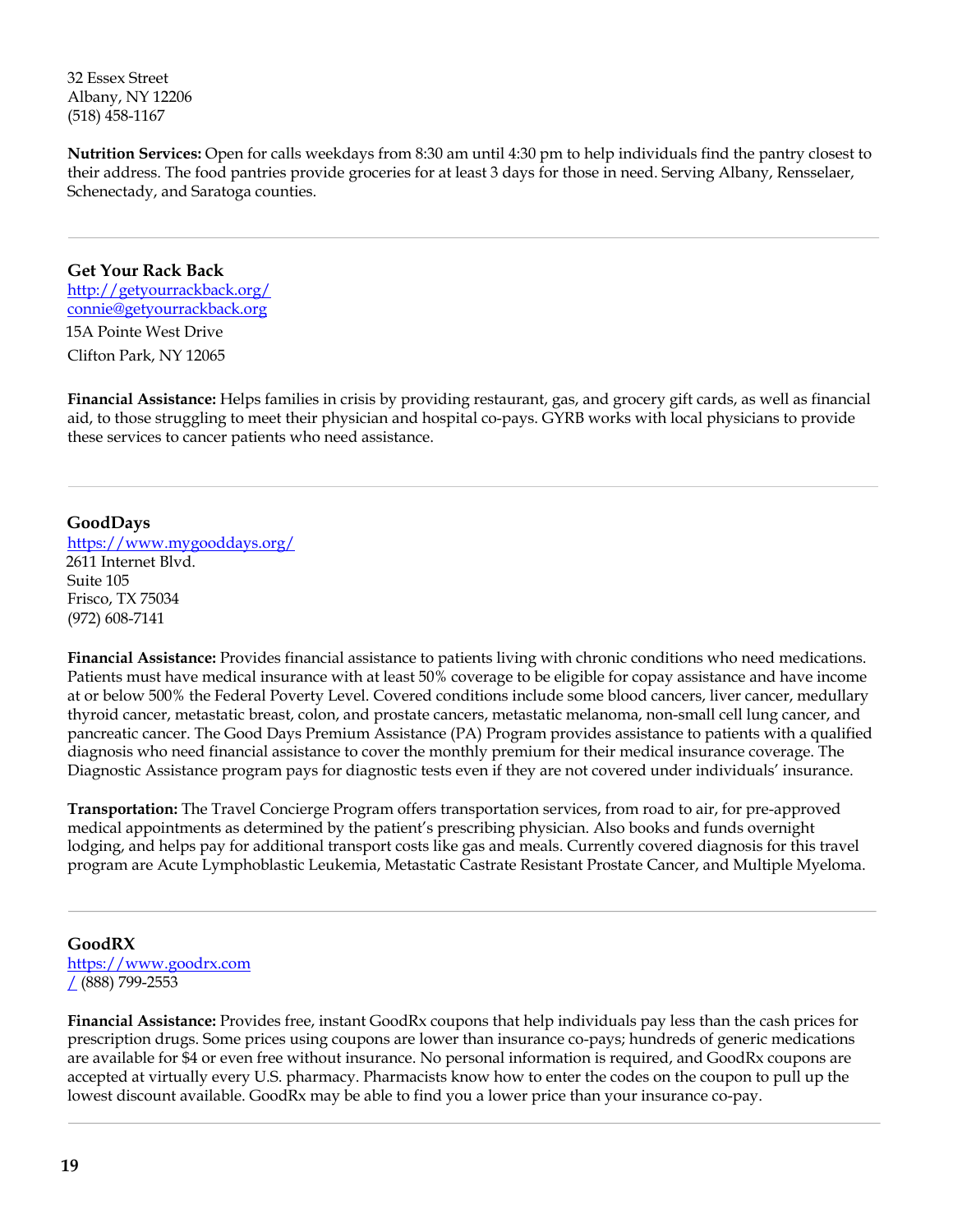#### **Healthwell Foundation**

https://www.healthwellfoundation.org/ P.O. Box 489 Buckeystown, MD 21717 (800) 675-8416

**Financial Assistance:** Provides financial assistance to adults and children to cover the cost of prescription drug coinsurance, copayments, deductibles, health insurance premiums, and other selected out-of-pocket health care costs. Funds are specific to different cancer diagnoses and open and close depending on availability.

**Healthy Capital District Initiative** http://www.hcdiny.org/ 175 Central Avenue Albany, New York 12206 (518) 462-7040

**Health Insurance Assistance:** Navigators assist individuals with signing up for health insurance through the New York State of Health (NYSOH) Marketplace. Health insurance options through NYSOH include Medicaid, the lowcost Essential Plan, and medal-level Qualified Health Plans with income-dependent cost-sharing reduction and tax credit options. Additionally, facilitated enrollees are available to assist with the health insurance application process for elderly, disabled, and blind individuals for Medicaid, the Medicaid Spend-Down Program, the Medicaid Buy-In Program, the Medicare Savings Program, and other programs (available to residents of Albany, Saratoga, Schenectady and Schoharie counties). Community Health Advocates are available to assist individuals in Albany, Schenectady, Saratoga, Schoharie, Columbia, and Greene counties with finding medical services and affordable prescriptions.

#### **Healthy New York**

http://www.dfs.ny.gov/healthyny/ (866) 432-5849

**Health Insurance Services:** Provides reduced-cost, comprehensive health insurance to uninsured individuals who have worked at some point within the past 12 months and are within 250% of the Federal Poverty Level.

## **HIICAP (Medicare Counseling)**

#### **Services:**

Health Insurance Information and Counseling Program (HIICAP) provides unbiased information and counseling regarding all parts of Medicare (including Part D). Find a Medicare plan that best fits your needs, or get help solving issues and problems with your current plan. To schedule in Albany County: (518) 935-2307; Rensselaer County: (518) 270-2768; Schenectady County: (518) 372-5667; other counties: (800) 701-0501.

**Home Instead**

https://www.homeinstead.com/ 1 Rapp Rd, Suite B Albany, NY 12203 (518) 437-0014

650 Franklin St, Suite 301 Schenectady, NY 12305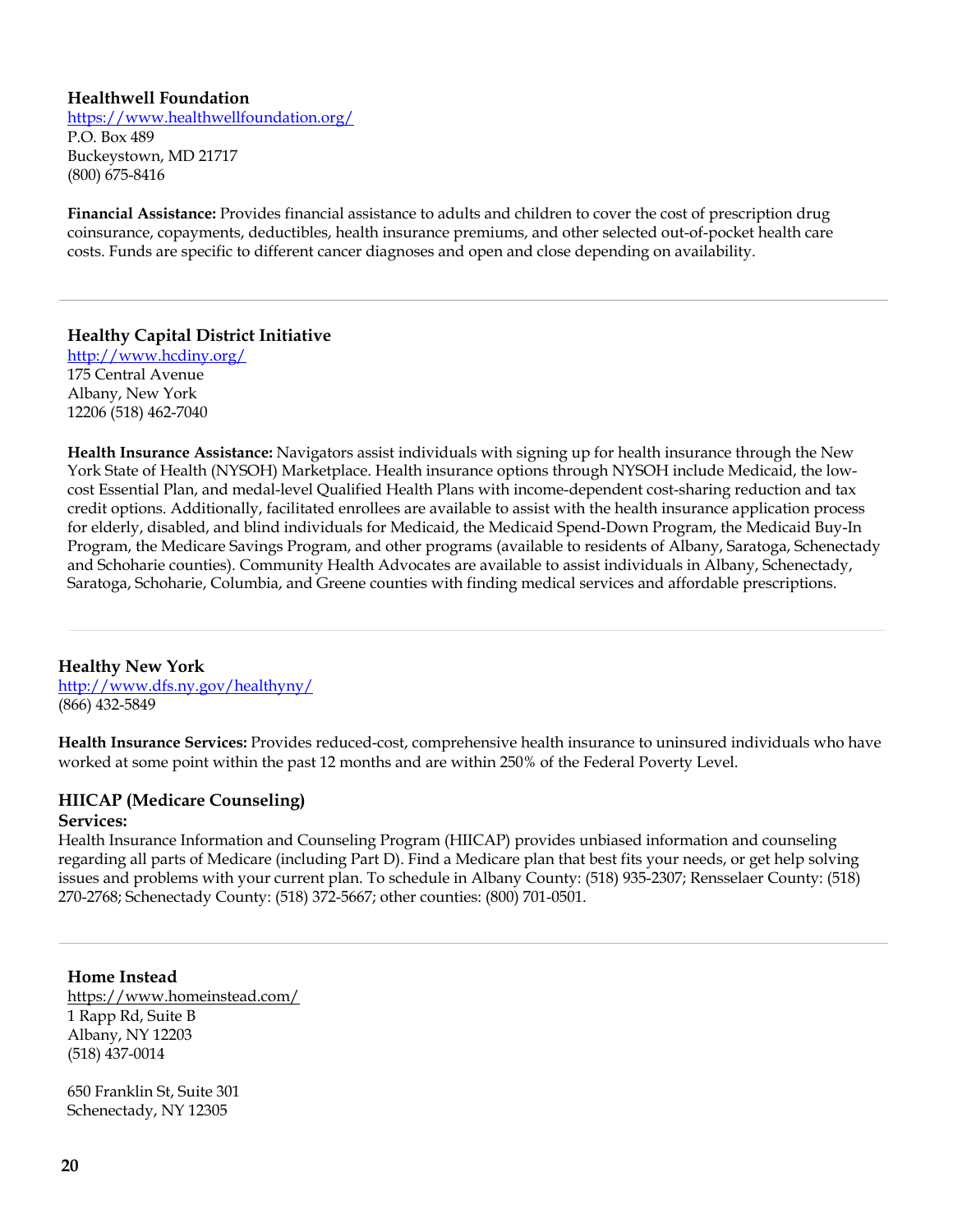#### (518) 346-6769

**Caregiver Services, Respite***:* Fee-based service providing non-medical in-home care to older adults, including companionship, personal hygiene care (bathing and dressing), and regularly scheduled in-home respite for caregivers.

**Household Services:** Fee-based service providing laundry, light cleaning, organizational, meal prep, and pet care.

**Transportation:** Fee-based service providing transportation to doctor's appointments, pharmacies, grocery stores, barbershops and salons, and anywhere else older adults might wish to be transported.

**Hope in the Boat**  http://www.hopeintheboat.org PO Box 266 Voorheesville, NY 12186

**Wellness Programs & Services**: This breast cancer survivors' Dragon Boating Association provides survivors the opportunity to regain some control over their bodies after chemotherapy and radiation through exercise and camaraderie. Dragon boating provides physical health benefits, as well as the mental health benefits of increased calm and joy. The team meets regularly for on-water practice when weather permits, and indoors during the remainder of the year. All survivors are welcome, regardless of previous athletic experience.

#### **HopeClub of the Capital Region**

https://www.cancer.org/about-us/local/new-york/hope-club.html 1 Penny Lane Latham, NY 12110 (518) 220-6960

**Caregiver Services:** Provides one-on-one support, as well as a weekly Friends, Family, & Caregivers support group. Interested caregivers can call to schedule a new member meeting. All services are provided free of cost.

**Nutrition:** Weekly community lunch, Bon Apetit, is offered at no cost to all members with advance signup. Membership is free and can be obtained through a new member meeting with HopeClub staff.

**Support Services:** Weekly, professionally-led support groups offered include Wellness for individuals currently undergoing cancer treatment, Friends and Family for the loved ones and caregivers of those living with cancer, Recurrence for those living with a cancer that has recurred, and Living With Loss for those who have lost a loved one to cancer. Kids Club, which provides a safe space for children whose lives have been affected by cancer, is held regularly in concurrence with Wellness and Friends/Family groups. Monthly groups include Men to Men, a peer-run support group for men living with prostate and other cancers, and Take Life Back, a young adults group for individuals aged 21-45 who have had or are living with cancer. Monthly networking groups include breast, blood, ovarian, and thyroid cancers. One-on-one and family support is also offered. Anyone interested in attending a support group is encouraged to first schedule a new member meeting by calling HopeClub.

**Wellness Programs & Services:** Twice-weekly gentle yoga, weekly gentle pilates, monthly reiki and massage sessions (by appointment only), and weekly mindfulness meditation and movement sessions are offered at no cost to members. Nia Movement & Yoga, mindfulness workshops, and other wellness programs are scheduled throughout the year. Membership is free and can be obtained through a new member meeting with HopeClub staff.

**Wigs, Prostheses, & Head Coverings:** Complimentary wig fittings are provided to anyone undergoing cancer treatment, and one wig is provided to each patient free of charge. Wig selection varies depending on volume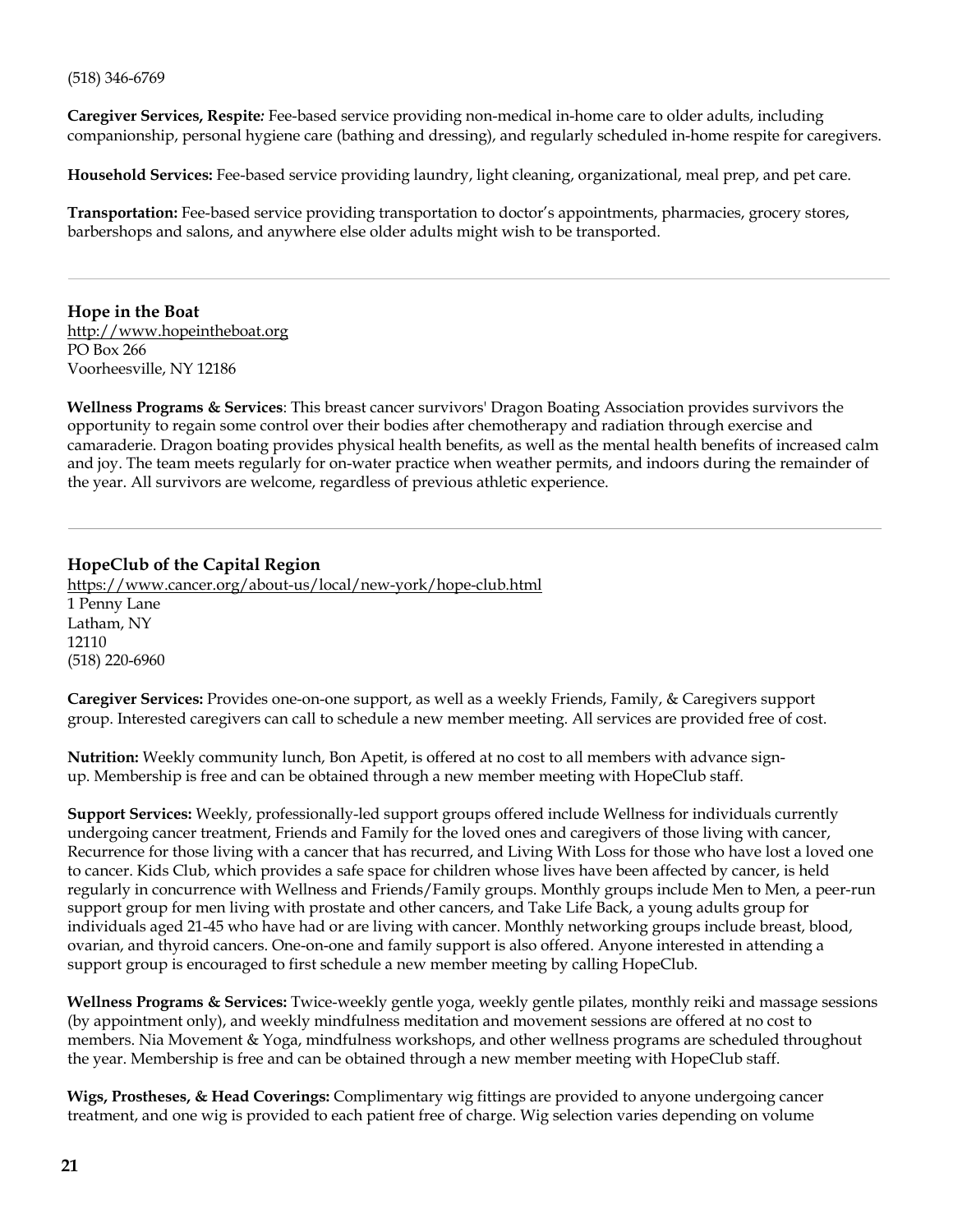and variation of donated wigs. Knitted caps and head scarves are also available free of charge.

**Image Guided Radiation Therapy** www.igrt.com 713 Troy-Schenectady Road, Suite 124 Latham, NY 12110 (518) 213-0305

**Service Provider:** Offers radiation oncology treatment in a spa-like setting with amenities that include a gym, café, and pharmacy. Radiation services offered include Image Guided Radiation Therapy (IGRT), RapidArc radiotherapy, external beam radiation therapy, and brachytherapy.

**Jewish Family Services** www.jfsneny.org 877 Madison Avenue Albany, NY 12208 (518) 482-8856

**Support Services:** Provides grief counseling and general mental health counseling for individuals and families of all religions, ethnicities, and income levels. Some insurance plans accepted.

**Transportation:** Project Five provides trained volunteers who can drive Jewish older adults ages 60 and over to medical appointments and for shopping. Fees apply. More information: 518-514-2143.

**Joe's House**  www.joeshouse.org (877) 563-7468

**Housing:** Helps cancer patients and their families find a place to stay when traveling away from home for medical treatment by maintaining a national directory of cancer treatment centers with nearby lodging facilities that offer patient discounts.

#### **Joan Nicole Prince Home**

https://www.joannicoleprincehome.org/ 22 Glenview Drive, Scotia, NY 12302 (518) 346-5471

**Eligibility:** Residents of Schenectady County or a surrounding county who have been accepted by their local hospice program, are within the last three month of their lives, and who can no longer safely remain in their homes. DNR must be in place. Patients must be willing to forgo IVs, feeding tubes, etc.

**Services:** Staff and volunteers interact with hospice nurses, social workers, and pastoral care to meet the individual needs of each resident 24/7. Two residents accommodated at a time. All services provided free of charge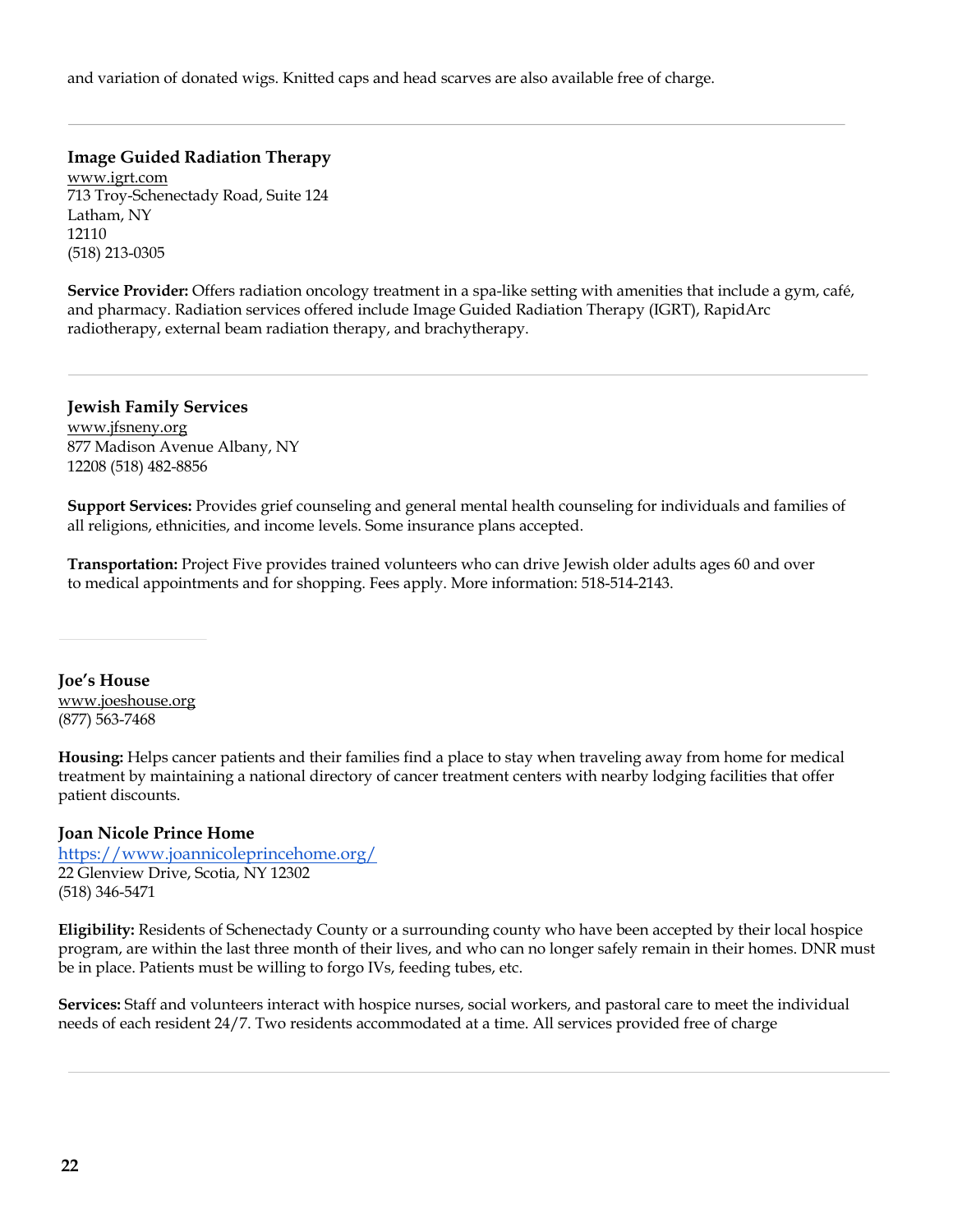**Legal Aid Society of Northeastern NY**

www.lasnny.org 95 Central Avenue Albany, New York 12206 (833)- 628-0087

**Legal Services**: Offers free legal services for low-income and homeless individuals and families, including full representation, brief services, brief advice, and referral related to matters of domestic violence, family law, housing, public benefits, and foreclosure. Emergency intakes can be completed for those who have a court hearing or other legal deadline within five business days, lack shelter, or have had a child taken by CPS or an unauthorized person.

**The Legal Project** https://legalproject.org/ (518) 435-1770 | 24 Aviation Road, Suite 101, Albany, NY 12205 **Services:** Help completing wills, health care proxies, powers of attorney. Homeowner protection programs are also offered.

**The Leukemia & Lymphoma Society (LLS)** www.lls.org

5 Computer Dr W Ste 100 Albany, NY 12205 (518) 438-3583

**Caregiver Support:** Hosts a weekly online chat for family and friends to discuss issues such as the anxiety of a new diagnosis, caregiver "burnout," and other issues related to caring for someone with a blood cancer.

**Financial Assistance:** Co-Pay Assistance Program offers financial support toward the cost of insurance co-pays and premiums for prescriptions for individuals with some blood cancers whose income is below 500% of the Federal Poverty Level. The PCR Financial Assistance Program provides financial support to blood cancer patients. The Susan Lang Pay-It-Forward Patient Travel Assistance program supports blood cancer patients, with significant financial need, by funding approved expenses including ground transportation, air travel, and lodging related expenses.

**Support Services**: Hosts a local monthly Adult Blood Cancer support group at HopeClub (see directory) for adult patients, friends, and family members. Also hosts a weekly two-hour online support group for people living with non- Hodgkin lymphoma or chronic myeloid leukemia and young adults (aged 18-39) living with blood cancer. Additionally offers First Connection, a telephone support program that links newly diagnosed people with a bloodrelated cancer and/or their caregivers to a trained peer volunteer who has experienced a similar situation.

**Clinical Trials**: Free and confidential clinical trials matching service is available to patients, families, and health care workers. Offers clinical trial navigation in some circumstances. More information: (800) 955-4572.

#### **LIVESTRONG at the YMCA**

http://cdymca.org/programs/chronic-diseases/livestrong-at-the-ymca/ 1 Wall Street Clifton Park, NY 12065 (518) 371-2139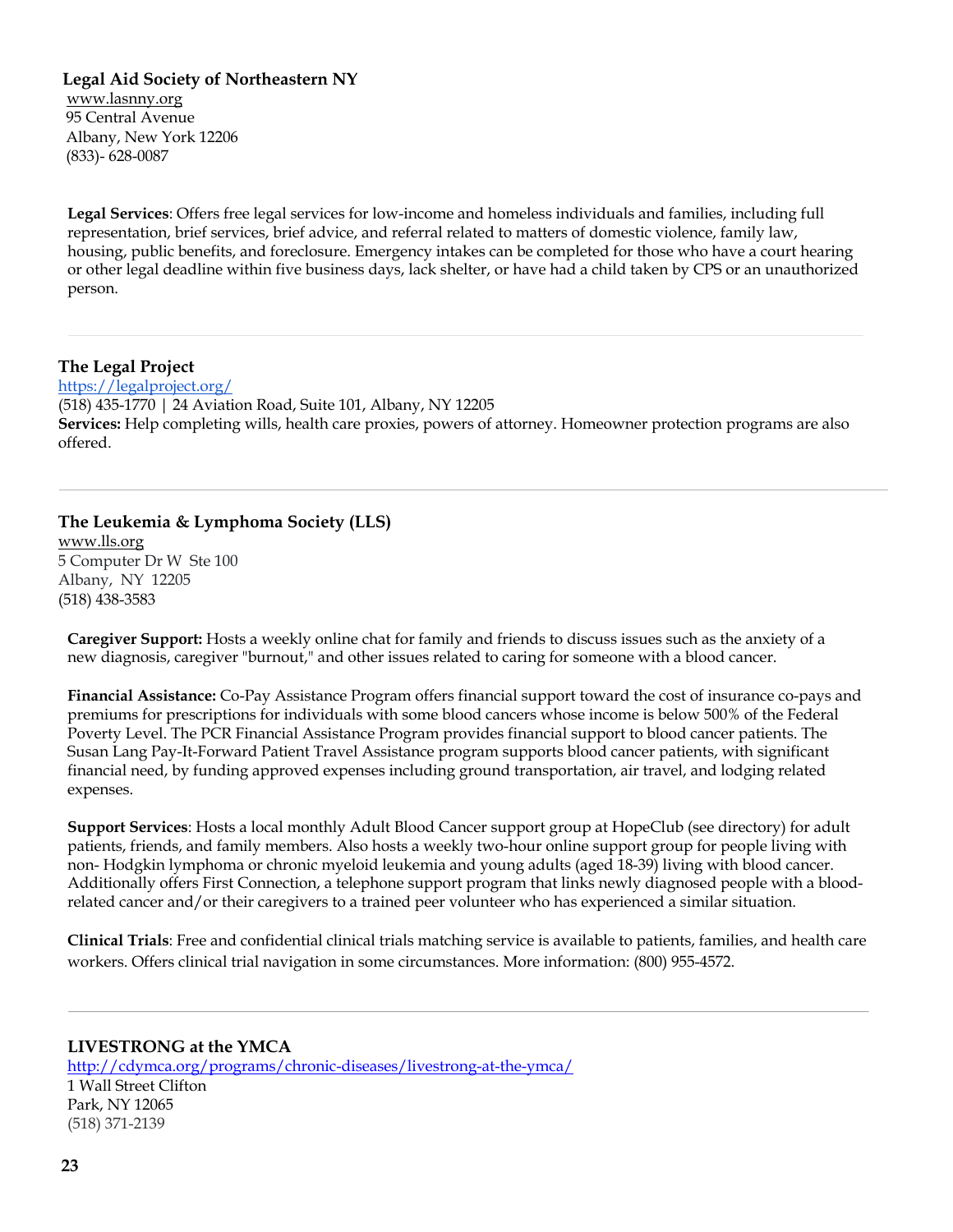**Wellness:** Provides adult cancer survivors with a safe, supportive environment where they can participate in physical and social activities that focus on strengthening the whole person. The no-cost, 12-week program meets twice a week for 90 minutes, using traditional and holistic exercise methods to help participants build strength, increase flexibility and endurance, and improve confidence and self-esteem. YMCA staff have been specially trained to work with cancer survivors, and they follow American College of Sports Medicine and American Cancer Society exercise guidelines.

#### **Lung Cancer Alliance**

www.lungcanceralliance.or  $g(800)$  298-2436

**Clinical Trials:** LungMATCH, a clinical trial matching service, can identify available clinical trials based on the patient's diagnosis and treatment history: (800) 698-0931.

**Support Services:** Provides a 24/7 support, information, and referral line for anyone with questions and concerns about lung cancer. Also provides peer-to-peer telephone support for people with lung cancer and their caregivers, through which volunteers lend support and share information and resources, as well as an online support community.

#### **Lungevity**

https://www.lungevity.org/

Support Services: Provides a 24/7 support hotline, offers online communities, facilitates peer-to-peer communication, and also hosts survivorship conferences.

#### **Make-A-Wish Foundation of Northeastern New York**

www.neny.wish.org 3 Washington Square Albany, NY 12205 (518) 456-9474

**Support Services**: Grants wishes to children between the ages of 2 ½ and 18 with life-threatening medical conditions. Referrals can be made by medical professionals or by parents.

#### **Marathon For A Better Life**

https://www.marathonforabetterlife.org/ PO Box 268 Warnerville, NY 12187 (518) 291-9238

**Financial Support:** Financial support to any Schoharie County resident with cancer, no financial requirement.

#### **Marra's Pharmacy**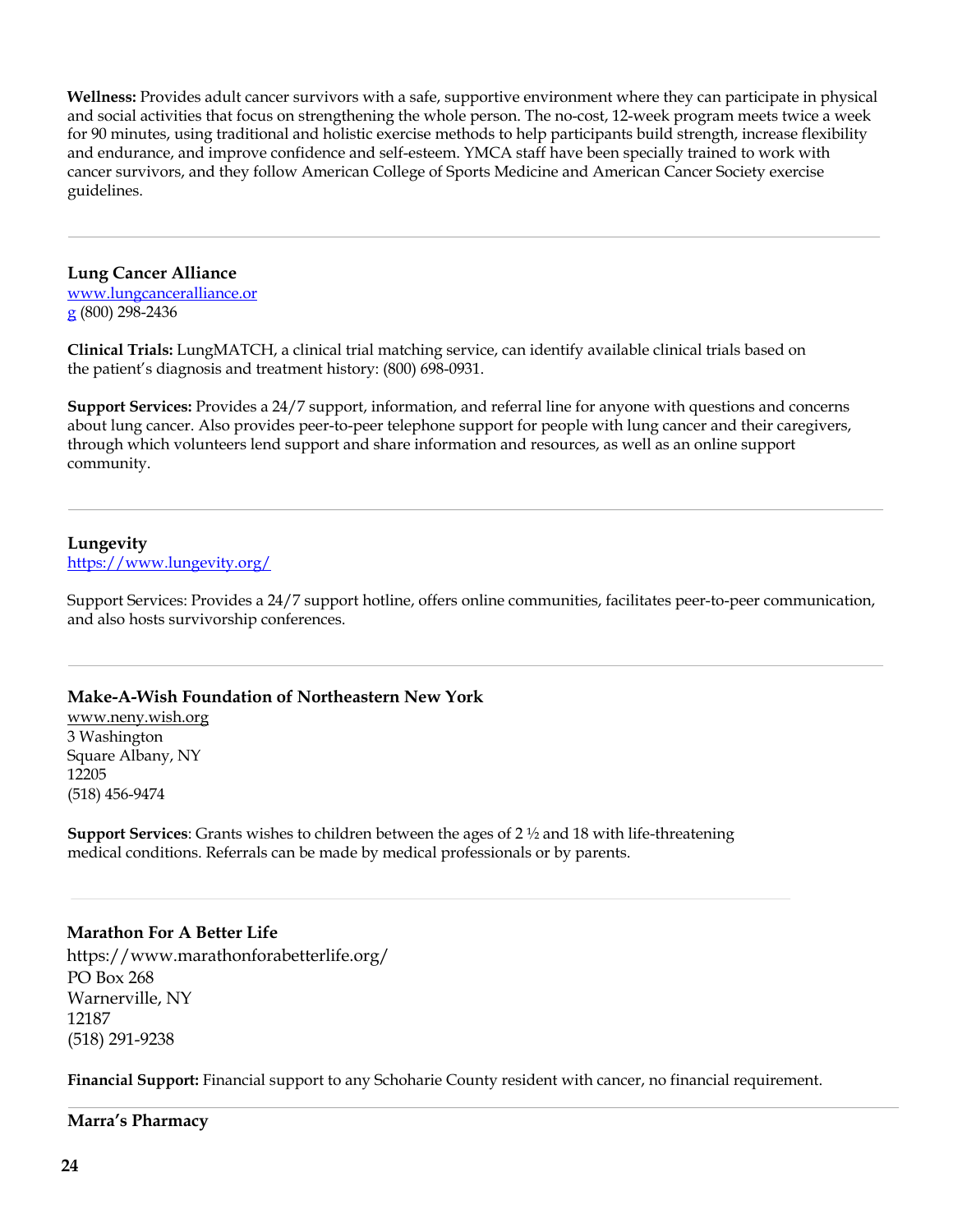https://marraspharmacy.com/

217 Remsen St. Cohoes, NY 12047 (518) 237-2110

**Durable Medical Equipment; Wigs, Prosthesis, and Accessories:** Family-owned, independent pharmacy located in downtown Cohoes. Services include prescription processing and consultation, prescription monitoring, and durable medical equipment and home health care sales, rentals, and service (including wheelchairs and wigs). Most major insurance plans are accepted.

#### **Mary's Haven**

http://www.maryshaven.org/ 35 New Street, Saratoga Springs, NY 12866 (518) 584-9397

**Eligibility:** Dying persons with irreversible illness who are within the last three months of their lives and who can no longer safely remain in their homes. DNR must be in place. Patients must be willing to forgo IVs, feeding tubes, etc. **Services:** Staff and volunteers interact with hospice nurses, social workers, and pastoral care to meet the individual needs of each resident 24/7. Two residents accommodated at a time. All services provided free of charge

**Medicaid Cancer Treatment Program (MCTP)**  https://www.health.ny.gov/diseases/cancer/treatment/mctp / Albany & Rensselaer Counties: (518) 525-8680 Schenectady County: (518) 841-3726

**Health Insurance Services:** Medicaid program for eligible individuals needing treatment for breast, cervical, colorectal or prostate cancer (and in some cases, pre-cancerous conditions of these cancers). To quality, individuals cannot be covered under any creditable insurance at the time of application; those seeking treatment for colon or prostate cancer must be under 250% of the Federal Poverty Level and under age 65. To be enrolled, an individual must complete an application with a New York State Cancer Services Program (CSP), whose phone numbers are listed above.

### **Miles of Hope Breast Cancer Foundation**

https://milesofhope.org/ P.O. Box 405 Lagrangeville, NY 12540

**Services Provided:** . This is a breast cancer organization that provides support to women with breast cancer who reside in the Hudson Valley (Counties include: Columbia, Dutchess, Putnam, Westchester, Orange, Ulster, Greene and Sullivan). They provide financial support and peer to peer counseling. In terms of financial support, they offer \$1,000 to breast cancer patients to assist with financial emergencies that are not covered by insurance.

#### **Nancy B. Clemente Cancer Fund** http://clementefund.org/

369 Brunswick Road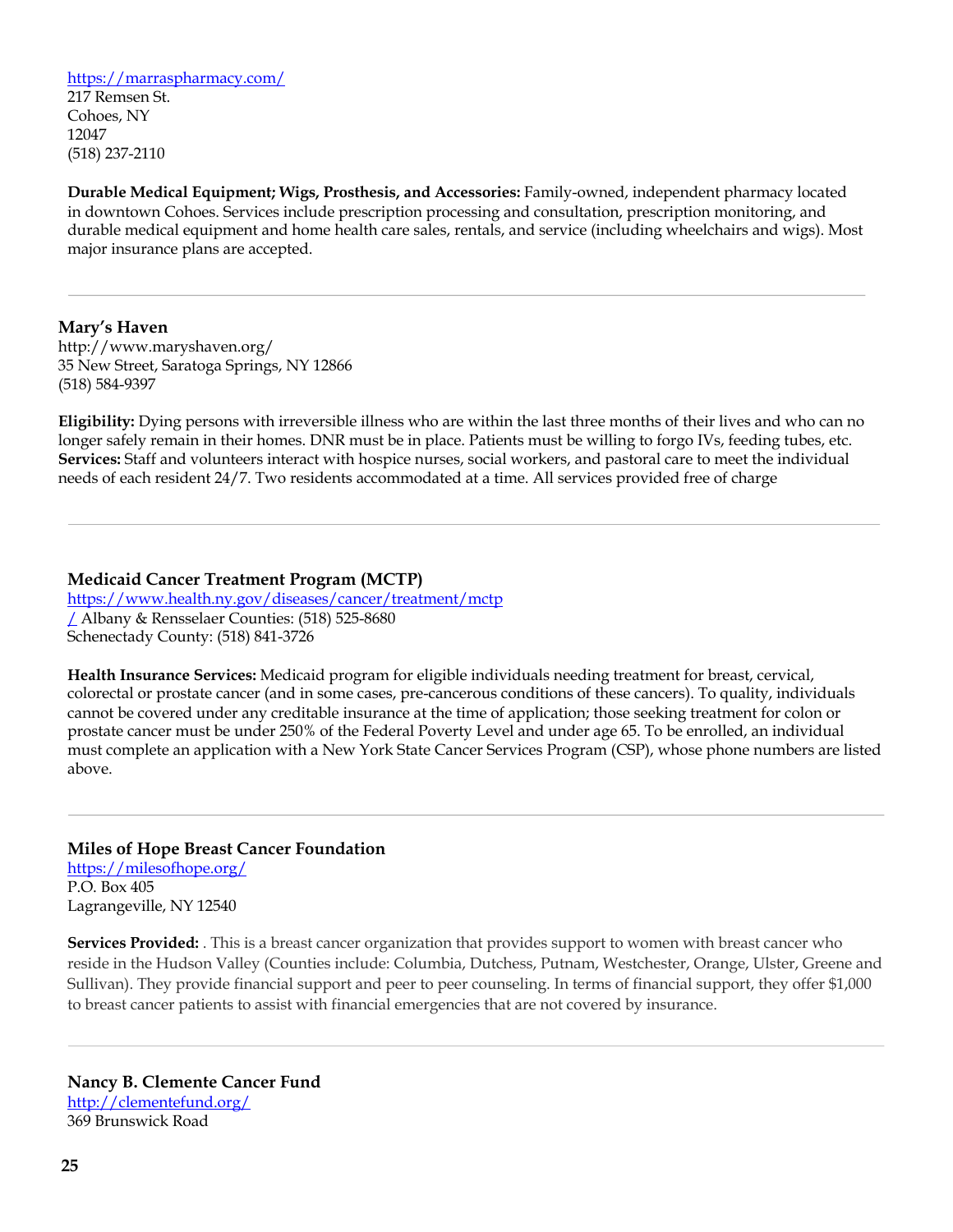Troy, New York 12180

**Support Services:** Hosts monthly Thrivers Connection luncheons to provide education and information regarding different patient-chosen topics related to cancer.

**Wellness & Exercise Services:** Funds an eight-week Cancer Fitness and Wellness Program to help individuals manage the physical side effects of cancer treatment and aid in the recovery process. Program offered free of charge at Samaritan Hospital. A physician referral is required.

#### **National Cancer Institute Cancer Information Service**

www.cancer.gov BG 9609 MSC 9760 9609 Medical Center Drive Bethesda, MD 20892 (800) 422-6237

**Clinical Trials:** Provides a searchable national public database listing current clinical cancer trials supported by the National Cancer Institute, and information regarding non-NCI clinical trials: https://www.cancer.gov/aboutcancer/treatment/clinical-trials/search

**Smoking Cessation:** The NCI Contact Center can help individuals quit smoking via its Smoking Quitline number: (877) 44U-QUIT (1-877-448-7848). Telephone service available in both English and Spanish.

**Support Services:** Provides online information about cancer prevention, screening, diagnosis, treatment, and survivorship for patients, caregivers, and public health professionals. Information specialists at the NCI Contact Center are available to help answer cancer-related questions in English and Spanish, as well: (800) 4- CANCER.

### **New York Oncology Hematology (NYOH)**

www.newyorkoncology.com 400 Patroon Creek Blvd., Suite 1 Albany, NY 12206 (518) 489- 0044

**Service Provider:** Cancer treatment provider with offices in six locations, including Albany Cancer Center/ Patroon Creek Blvd, Albany Medical Center, Amsterdam, Clifton Park, Hudson, and Troy. Offers advanced treatment options in medical oncology, radiation oncology, neuro-oncology and hematology, and the Capital Region's only stem cell transplant program. Affiliation with the US Oncology Network provides a large clinical research operation, bringing hundreds of national drug trials directly to patients. NYOH, also offers a hereditary risk assessment program to help patients and their families understand and evaluate their risk for certain diseases (518-262-1068).

**Clinical Trials:** NYOH participates in Phase I/II and III clinical trials involving chemotherapy, immunotherapy, radiation therapy and stem cell transplantation. They participate in National Cancer Institute (NCI) sponsored research through the Eastern Cooperative Oncology Group (ECOG), and the National Surgical Adjuvant Breast and Bowel Project (NSABP), as well as studies from US Oncology and Radiation Therapy Oncology Group (RTOG). More information: http://newyorkoncology.com/clinical-trials-research/

**Financial Assistance:** NYOH Community Cancer Foundation provides emergency financial support to NYOH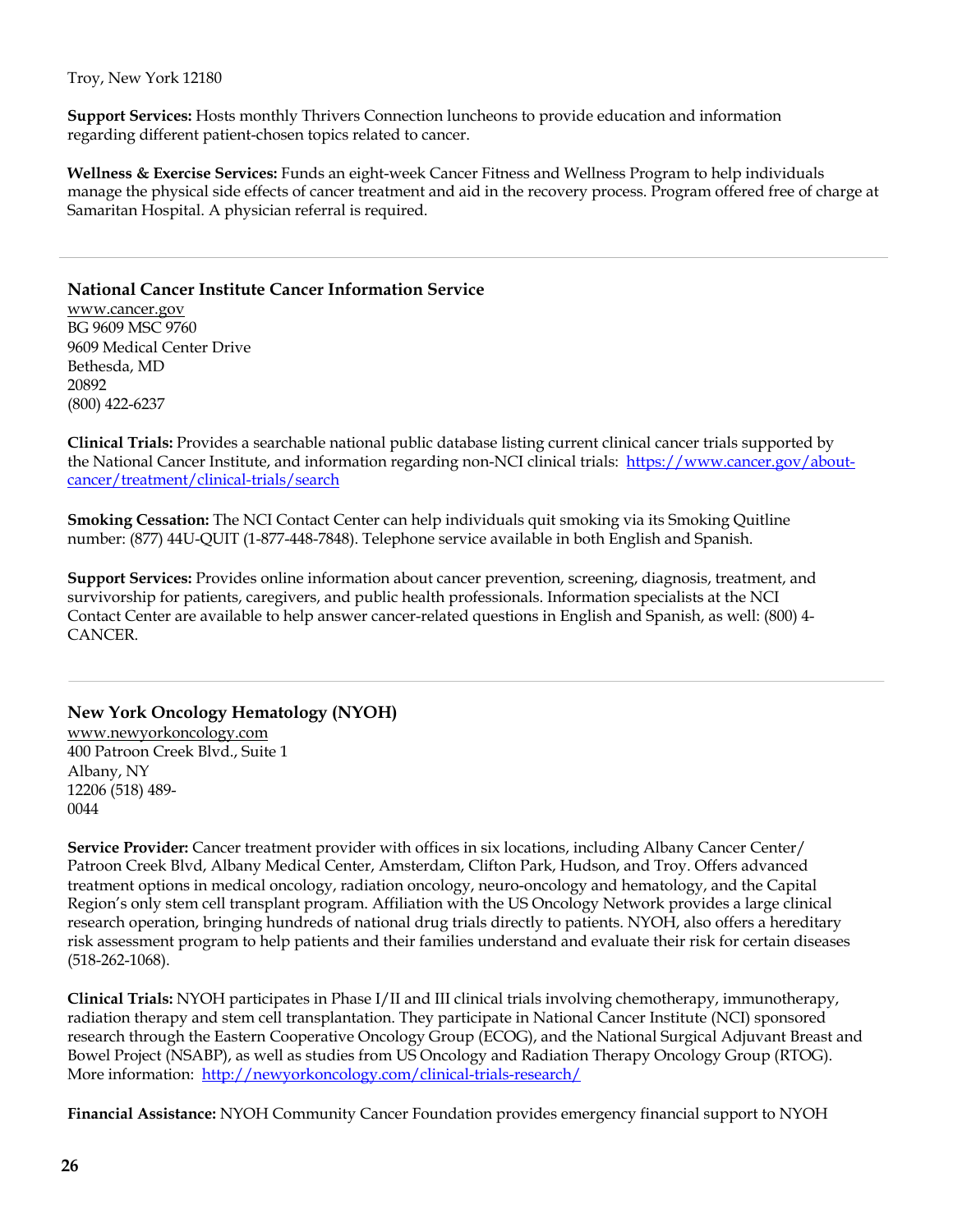patients, assisting with critical daily living expenses such as transportation, medication not covered by insurance, groceries, and utilities.

**Support Services:** NYOH provides support groups, navigation services , social work services and palliative care services.

#### **NYConnects**

https://www.nyconnects.ny.gov/ 162 Washington Ave, Albany, NY, 12210 518-447-7177

**Support Services:** Provides free, unbiased information about services and supports in New York State for people of all ages or with any type of disability. Includes medical and non-medical services a person needs to improve or maintain health and independence, including home care, transportation, and meals.

#### **New York State Smokers' Quitline**

http://www.nysmokefree.com 1-866-NY-QUITS (1-866-697-8487)

**Smoking and Tobacco Cessation:** Offers free starter kits that include nicotine patches, gum, or lozenges for eligible smokers. Trained quitline specialists offer help with quit plans and provide information about local smoking cessation support programs. Also hosts a free online forum for smokers and past smokers to discuss tips for quitting cigarettes.

#### **Northeast Home Medical Equipment & Supplies**

http://www.sphp.com/medical-equipment-2 60 Cohoes Ave Green Island, NY 12183 (518) 271-9600

**Durable Medical Equipment/Home Medical Equipment:** A member of St. Peter's Health Partners, Northeast Home provides medical equipment and supplies to help patients recuperate and remain in their homes. Equipment includes wheelchairs, hospital beds, canes, walkers, crutches, oxygen systems, nebulizers, and BiPap machines. Respiratory therapists can make home visits to assist with respiratory supplies. Medical equipment technicians provide free delivery, set-up and instructions. A retail showroom is located at the address above.

#### **NurseCore**

http://www.nursecore.com/ 1218 Central Ave Albany, NY 12205 (518) 438- 3900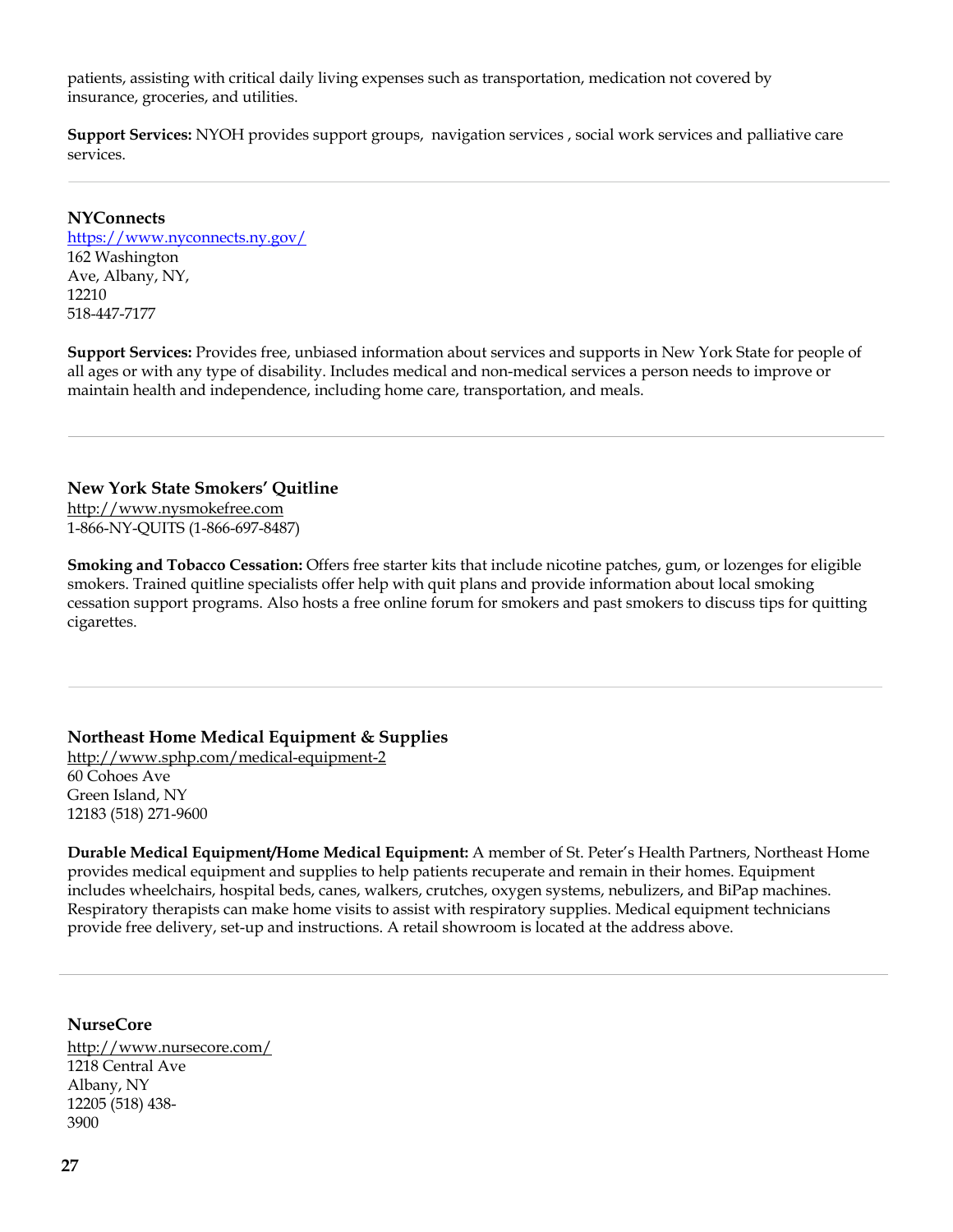**Home Care Services:** Provides medical staffing and home care services, including RNs, LPNs, CNAs, home health aides, PT, OT, and speech therapists, social workers, companion care, and childcare. Medicare and Medicaid not accepted.

**Support Services:** Licensed nurses provide companion services, including accompaniment to doctor's appointments, light housekeeping, meal preparation, grocery shopping, morning and nighttime aid, and prescription pickup.

**PAN Foundation**  https://panfoundation.org / PO Box 30500 Bethesda, MD 20824 (866) 316-7263

**Financial Assistance:** Offers disease-specific assistance programs to help patients pay for out-of-pocket health carerelated costs, such as deductibles, co-pays and coinsurance, travel expenses and health insurance premiums. Funds open and close as availability of funds allows, and funds are specific to different types of cancer, including different blood cancers, colorectal cancer, melanoma, metastatic breast and prostate cancers, non-small cell lung cancer, ovarian cancer, renal cell carcinoma, and thyroid cancer.

#### **Patient Advocate Foundation (PAF)**

www.copays.org (866) 512-3861

**Financial Assistance:** Provides small grants to cover basic living expenses (utilities, gas, groceries, etc.) and/or transportation expenses to patients who meet financial and medical criteria; grants are provided on a first-come firstserved basis and are distributed until funds are depleted. Qualifications and processes for each fund differ; funds include metastatic breast cancer, metastatic lung cancer, metastatic melanoma, multiple myeloma, and merkel cell carcinoma. Co-Pay Relief Program provides direct co-payment assistance for prescription drugs to insured individuals who financially and medically qualify; qualifications vary depending on type of cancer.

**Support Services:** MedCareLine is staffed with a team of nurses and case managers who provide individualized case management services to patients and caregivers. Assists with insurance education and navigation, including understanding appeals processes, second opinion options, and clinical trials coverage; also links patients who are experiencing financial challenges to available financial support programs. Uninsured patients can receive education and direct support in accessing public programs and charity care. PAF also hosts specific phone support lines, including the Colorectal CareLine (866) 657- 8634), Donna CareLine for breast cancer patients, WV Lung Cancer CareLine, ZERO360 Line for men diagnosed with prostate cancer, and the Genomic Testing Support CareLine.

**Pine Bush Mental Health** http://www.pinebushmentalhealth.com/ 1A Pine West Plaza Albany, NY 12205 (518) 862- 1665

**Counseling and Bereavement Services**: Provides individual and family counseling, psychotherapy, psychiatry (medication management), and marriage and family therapy along with individualized assessment and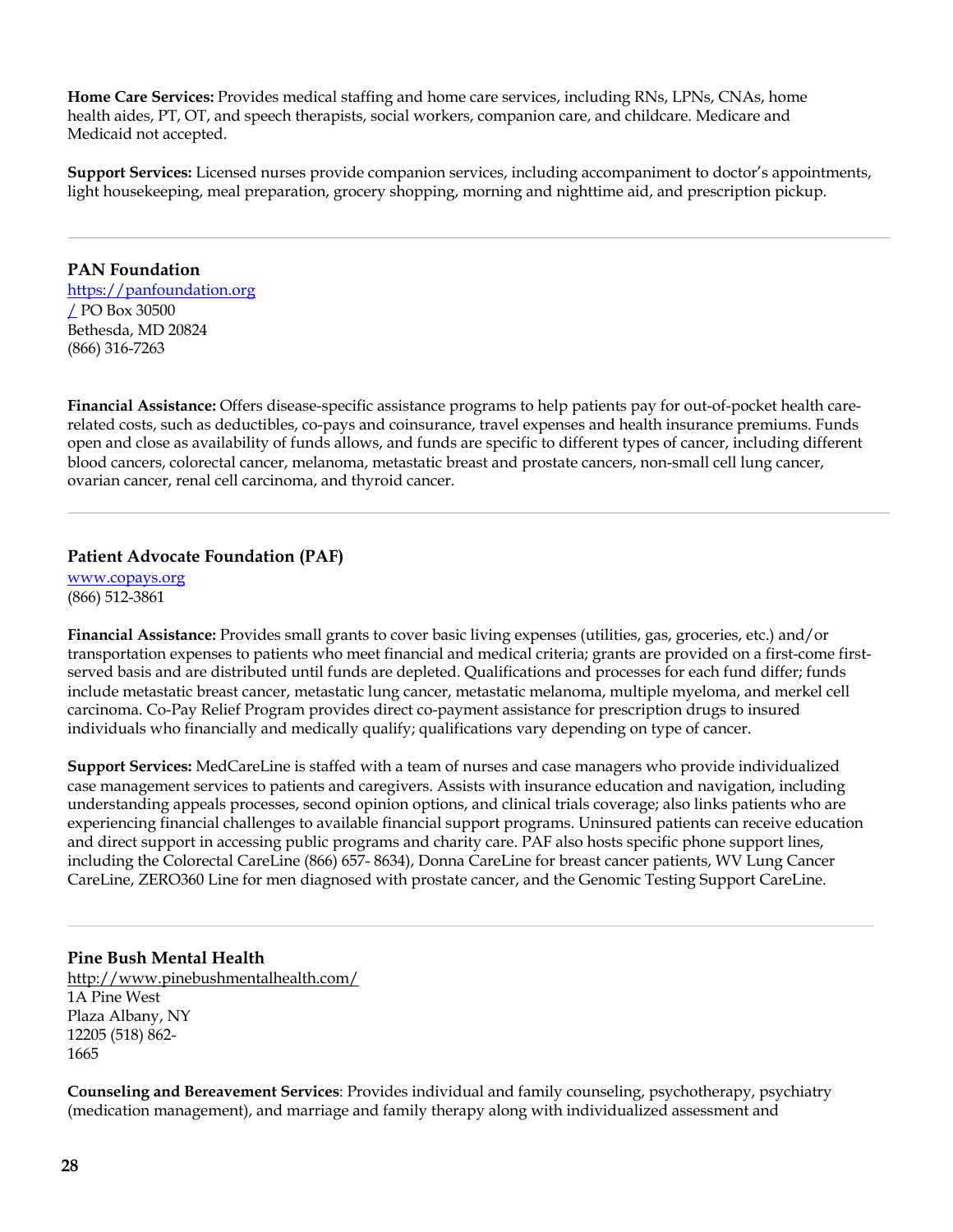treatment planning. Children, adolescents, adults, and older adults are welcome.

**The Pink Fund**  https://www.pinkfund.org  $(877)$  234-7465 PO Box 603 Bloomfield Hills, MI 48303

**Financial Assistance:** Provides non-medical cost-of-living expenses to breast cancer patients in active treatment. The amount of assistance given is capped at \$3,000 based on qualification, available funds, and need. Includes possible direct bill payment of utility bills, mortgage or rent, car or car insurance, and health insurance premiums. Follows a rigorous qualification process and requires a significant amount of documentation; applicants must be able to demonstrate needs based on debt to income ratio and recent hardship.

#### **Ronald McDonald House**

www.rmhcofalbany.org 139 South Lake Avenue Albany, NY 12208 (518) 438- 2655

**Housing Services:** Provides a home away from home, free of charge, for families with children who are terminally ill or facing life-threatening challenges. Albany Medical Center Hospital is located within walking distance of the house, and complimentary shuttle service to and from the hospital is available on weekdays. Lodging includes complimentary wireless internet, daily dinner, computer access, laundry facilities, full kitchen, and play spaces with toys. Each private bedroom includes a queen bed and full bathroom, heat, air conditioning, bed linens, and towels; some rooms also offer twin beds, and several are handicap-accessible. Roll-away beds and cribs are available upon request. Although the stay limit is typically 30 days, stay needs of 90 days or longer will be considered based on need.

**Rudy A. Cittotti Family Recreation Center Cancer Fitness Program**

https://www.ciccotticenter.org/services/fitness-programs/ 30 Aviation Road Albany, NY 12205 (518) 867-8920

Wellness: Offers an eight-week cancer fitness program to help patients and survivors improve muscle function and range of motion, reduce fatigue, and manage other cancer treatment considerations. Includes assessments at the beginning and end of the program, an individualized exercise plan, two 60-minute group workout sessions per week, unlimited full access to the recreation center (including indoor water park, strength training equipment, lap pool, indoor track, massage therapy, and child care for children ages six months through five years), a summary report provided to participants and their health care providers, and the option to join the recreation center with waived enrollment at the end of the program.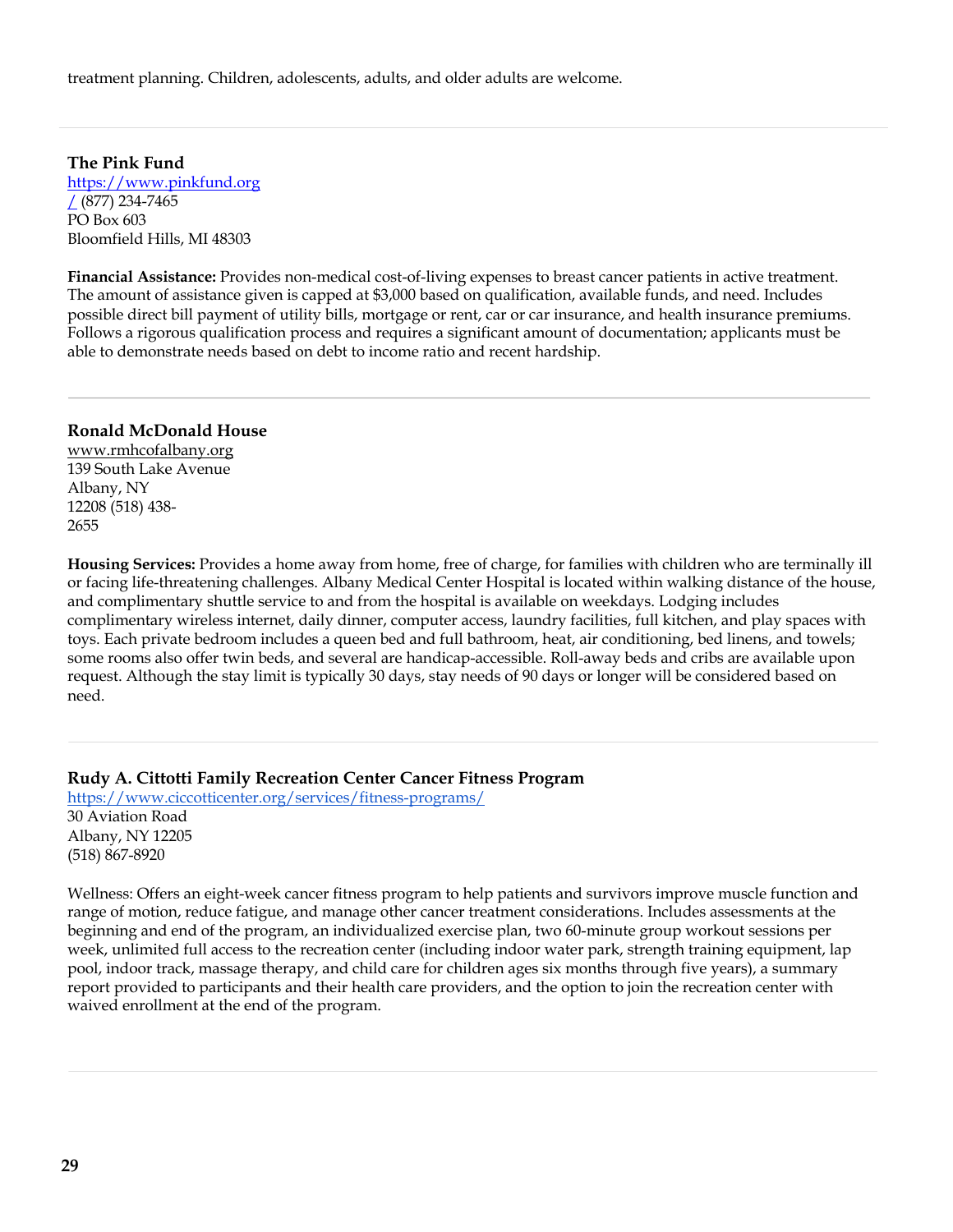**Rural Law Center** http://www.rurallawcenter.org/ 1528 Columbia Turnpike Castleton-on-Hudson, NY 12033 (518) 477-7137 Toll free hotline - (866)-324-1183

**Services:** Legal assistance for rural residents facing debt collection, landlord/tenant matters, and eviction or foreclosure

#### **Self-Help for Women with Breast or Ovarian Cancer (SHARE)**

https://www.sharecancersupport.org/ 165 West 46th Street, Suite 712 New York, NY 10036 844-275-7427

**Support Services:** SHARE's ovarian and breast cancer helplines provide answers to cancer-related questions, discuss treatments, help callers make informed decisions, and connect callers with peers who have been in a similar situation. Telephone support groups are provided for women diagnosed with various stages of breast and ovarian cancer.

#### **Life Path (formerly Senior Services of Albany)**

LifePath (formerly Senior Services of Albany) | 28 Colvin Avenue Suite 2 Albany, NY 12206 (518) 465- 3322

**Caregiver Support:** Caregiver Connection provides personal guidance identifying strategies, options, and resources for the care of older adult loved ones. Consultations with an Elder Care Counselor take place by phone, email, or in person. Caregivers can receive targeted written information and have follow-up contact with their counselor as needed. Counselors can provide a comprehensive, accurate, and detailed look at all local resources available to caregivers and their loved ones, including housing options, home care, adult day programs, and government programs.

**Financial Assistance:** The City of Albany Prescription Relief Program provides screening for City of Albany residents of all ages for the many brand-name drugs offered free directly from drug manufacturers. Senior Services researches and assists in the application process for these programs.

**Health Insurance Services:** Health Insurance Information and Counseling Program (HIICAP) provides unbiased information, education, and counseling regarding Medicare (including Part D), New York State EPIC, Long Term Care insurance, and other insurance issues. Trained HIICAP staff and volunteers can help individuals compare private insurance plans that will best fit their needs and solve issues and problems with current plans.

**Nutrition Services:** Hot meals are provided for a small voluntary contribution to older adults ages 60+ at sites throughout Albany County. Meals on Demand provides a hot, prepared-from-scratch, nutritious meal delivered to individuals' doors on weekdays (frozen meals can be delivered for weekend consumption) for the cost of \$7.25 per meal. The Meals on Wheels program provides a hot, nutritious meal delivered daily on weekday afternoons, with frozen weekend meals available upon request, for the cost of \$36 per week or for free if eligible through Albany County Department of Aging (see directory).

**Transportation:** Provides transportation for older adults using wheelchairs, single riders, and groups of up to 11. Individually scheduled trips can be to medical appointments or congregate dining locations, and regularly scheduled group trips are provided to grocery stores and pharmacies. Individuals in Albany County may be eligible to have rides to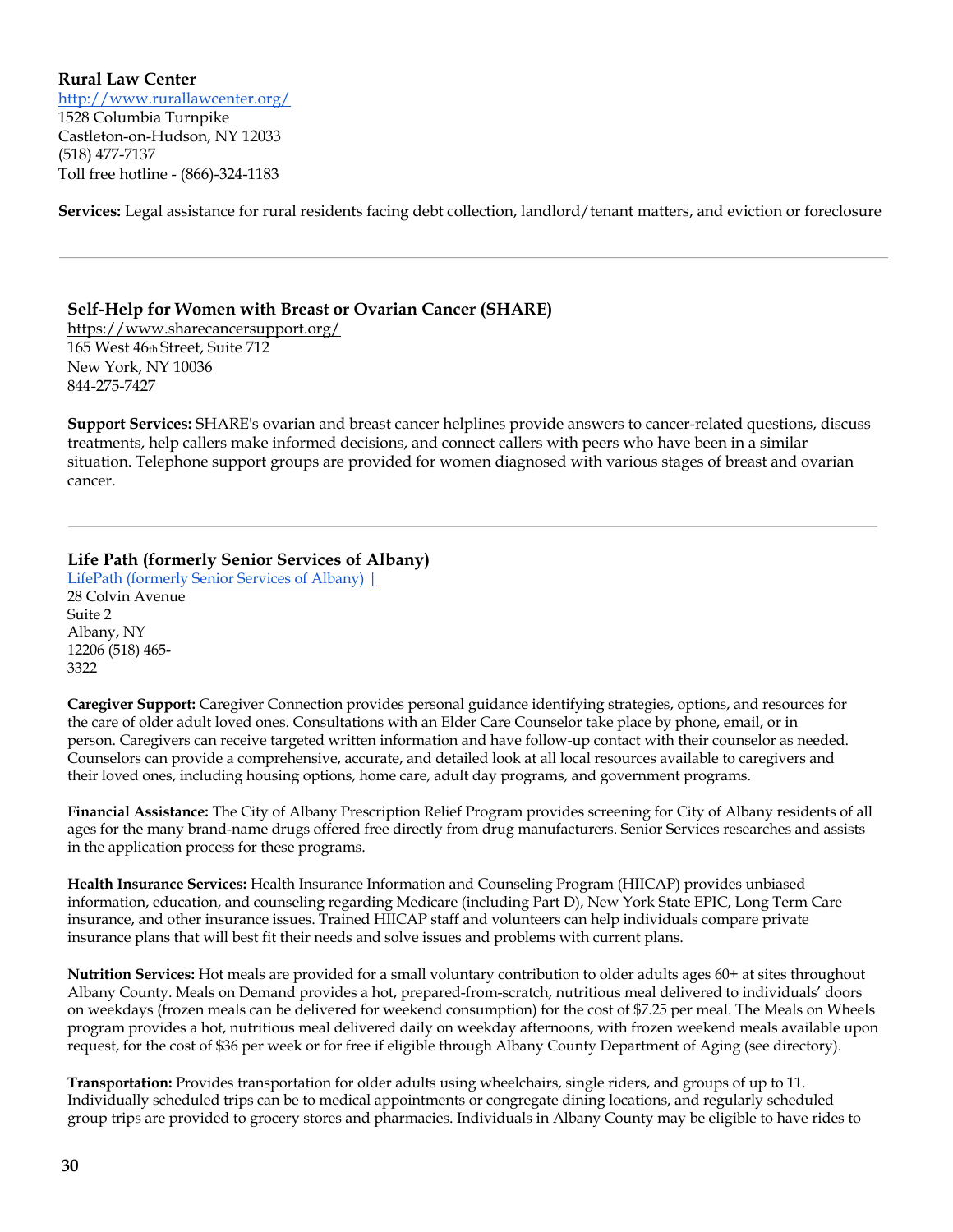the doctor or dialysis paid by Albany County Office for Aging; to go to a community dining site, riders must be 60 years or older. The regularly scheduled shopping shuttles are paid for by Albany County Office for Aging. Some funding may be available through a small transportation grant to pay for rides to visit a loved one in a hospital or nursing home.

**Simplifying Lives** https://lifemaidsimple.com/ (518) 384-3878

**Support Services:** Provides free house cleaning and organizational services to men, women, and parents of children undergoing cancer treatment. Recipients must live in Albany, Schenectady, or Saratoga counties. Each recipient is offered four free cleanings on a monthly schedule. Can also connect patients and families with local business partners who offer discounted rates for services like lawn care, snow removal, plumbing, heating & cooling, spa and salon services, and moving.

#### **St. Peter's Breast Center**

317 South Manning Boulevard, Suite 305 Albany, NY 12208 (518) 525- 7536

**Service Provider:** Provides services for the early detection, diagnosis and treatment of breast disease, including digital mammography (often with same-visit results or same-visit additional diagnostic testing), breast MRI, breast ultrasound, biopsy, lumpectomy, mastectomy, and reconstructive surgery.

**Support Services:** Offers a Breast Health Navigator to breast cancer patients, who provides coordination of care between different physicians and offices, acts as a consistent contact person throughout the care process, helps patients connect to and access community resources and support services, and helps patients better understand their disease, treatment options, and care plans. Also provides access to social workers and spiritual care.

#### **Susan G. Komen Upstate New York**

https://komenupstatenewyork.org/ 742 Delaware Avenue Buffalo, NY 14029 (716) 887-2646

**Clinical Trials:** Provides comprehensive information regarding patient access to and advocacy for clinical trials.

**Support Services:** Provides information about the prevention, diagnosis, and treatment of breast cancer.

#### **The Acupuncture Office**

 https://www.theacupunctureoffice.net/about.html 15-B Century Hill Drive Albany, NY 12110

**Services Provided:** Licensed Acupuncturists offering a variety of acupuncture treatments and traditional oriental medicine services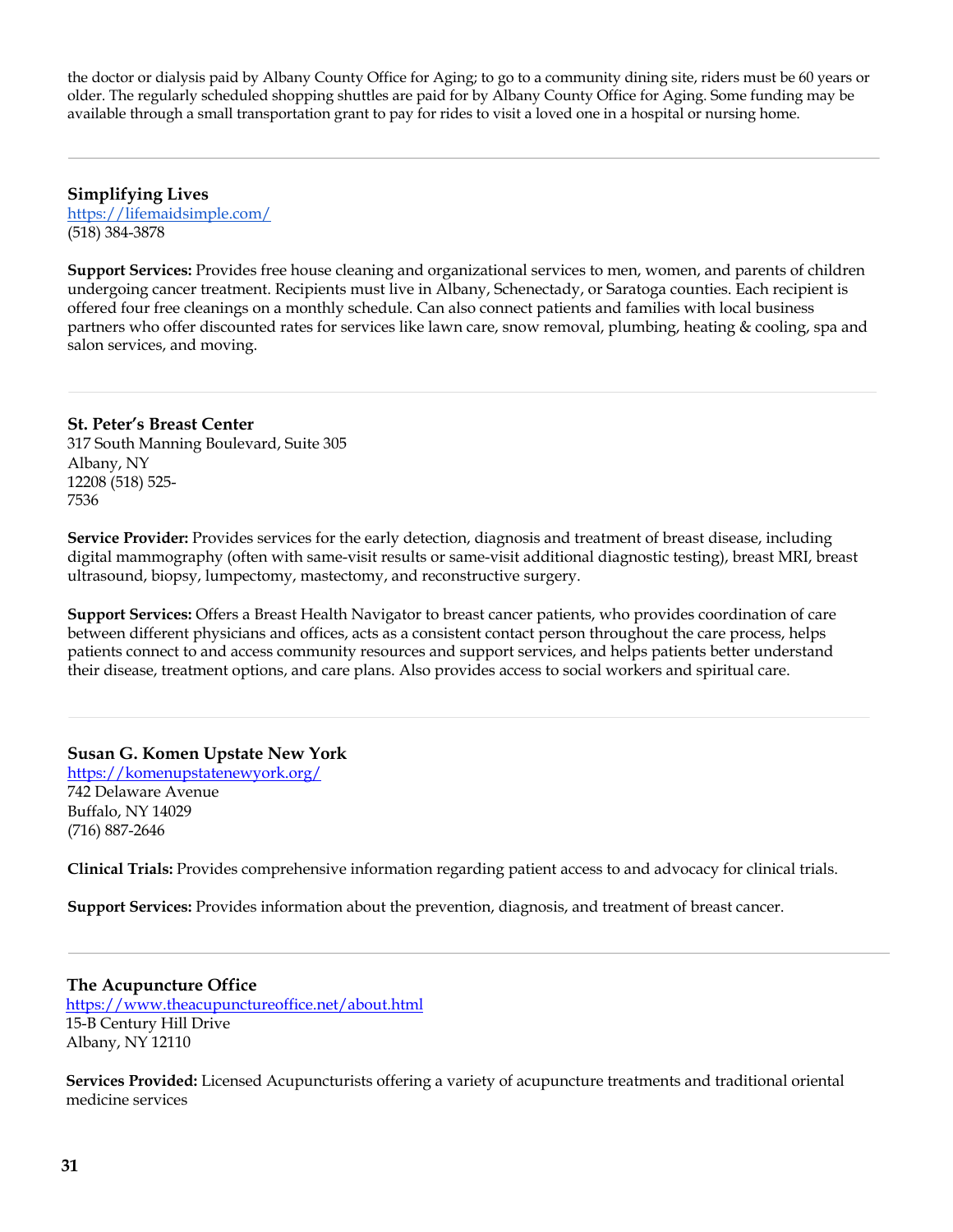#### **The Butt Stops Here**

http://www.sphp.com/community-wellness-programs

**Tobacco Cessation:** Award-winning program that has helped thousands to stop smoking. The program fee is \$45 and the Medicaid fee is \$20. There is no fee for CDPHP participants. The program consists of seven one-hour sessions and includes a workbook and two weeks of nicotine patches or gum. Group support, facilitator-led. Offered at both St. Peter's and St. Mary's Hospitals. Registration required. Offered throughout the year. St. Peter's Hospital Program: (518) 525-1827. St. Mary's Hospital Program: (518) 268-5727.

**The Courage 2 Quit**

http://www.sphp.com/community-wellness-programs

**Tobacco Cessation:** A faith-based smoking cessation group that meets once a week: Thursdays 7:30 - 8:30 PM at the Capital City Rescue Mission (259 S. Pearl Street, Albany) and the Mondays 6:30 - 7:30 PM at the City Mission of Schenectady (425 Hamilton Street, Schenectady). Participants can join at any time. It uses elements from The Butt Stops Here Program (see directory) and sessions are conducted by a mission staff member. Includes cessation materials and two weeks of nicotine patches or gum. No registration required.

**To Life!**

http://www.tolife.org/ 410 Kenwood Avenue Delmar, NY 12054 518-439-5975

110 Spring Street Saratoga Springs, NY 12866 (518) 587-3820

**Support Services:** Offers a monthly support group in Delmar for those who are newly diagnosed with or in treatment for breast cancer; a monthly support group in Saratoga Springs for women affected by breast cancer as well as their family members and friends; a monthly support group in Delmar for women affected by stage four and metastatic

breast cancer; and a monthly support group in Delmar women diagnosed with breast cancer in their 40's or younger. For women who have been recently diagnosed with breast cancer, To Life! offers the opportunity to be paired with a survivor mentor who offers emotional support and practical coping tips. Delmar location also features a library of informational and supportive books and DVDs related to breast cancer that may be borrowed.

**Wellness Promotion and Recreation:** Partnering with To Life!, Poise Studios in Slingerlands offers breast cancer patients and survivors weekly free participation in the Yoga 101 class on Thursday afternoons at 6:30 – 7:15pm or in Hot Vinyasa Flow yoga on Saturday mornings at 9:30 – 10:30 am. Cancer survivors and their friends and family members have access to the Bethlehem YMCA's climate-controlled indoor track, free of charge and without a YMCA membership, on Mondays 12 - 1 pm, Wednesdays 4 - 5 pm, and Fridays 9 - 10 am.

**Wigs, Prosthesis and Accessories:** The Delmar and Saratoga boutiques provide a private, personalized environment where wigs, breast prostheses, mastectomy bras, post-surgical camisoles, compression bras for lymphedema, swimwear, scarves, and hats are available. Boutiques accept many of the insurance plans that cover wigs, prostheses, and post-surgical apparel as durable medical equipment (DME), including Medicare. Boutique associates are certified mastectomy fitters (CFm). All fittings are by appointment.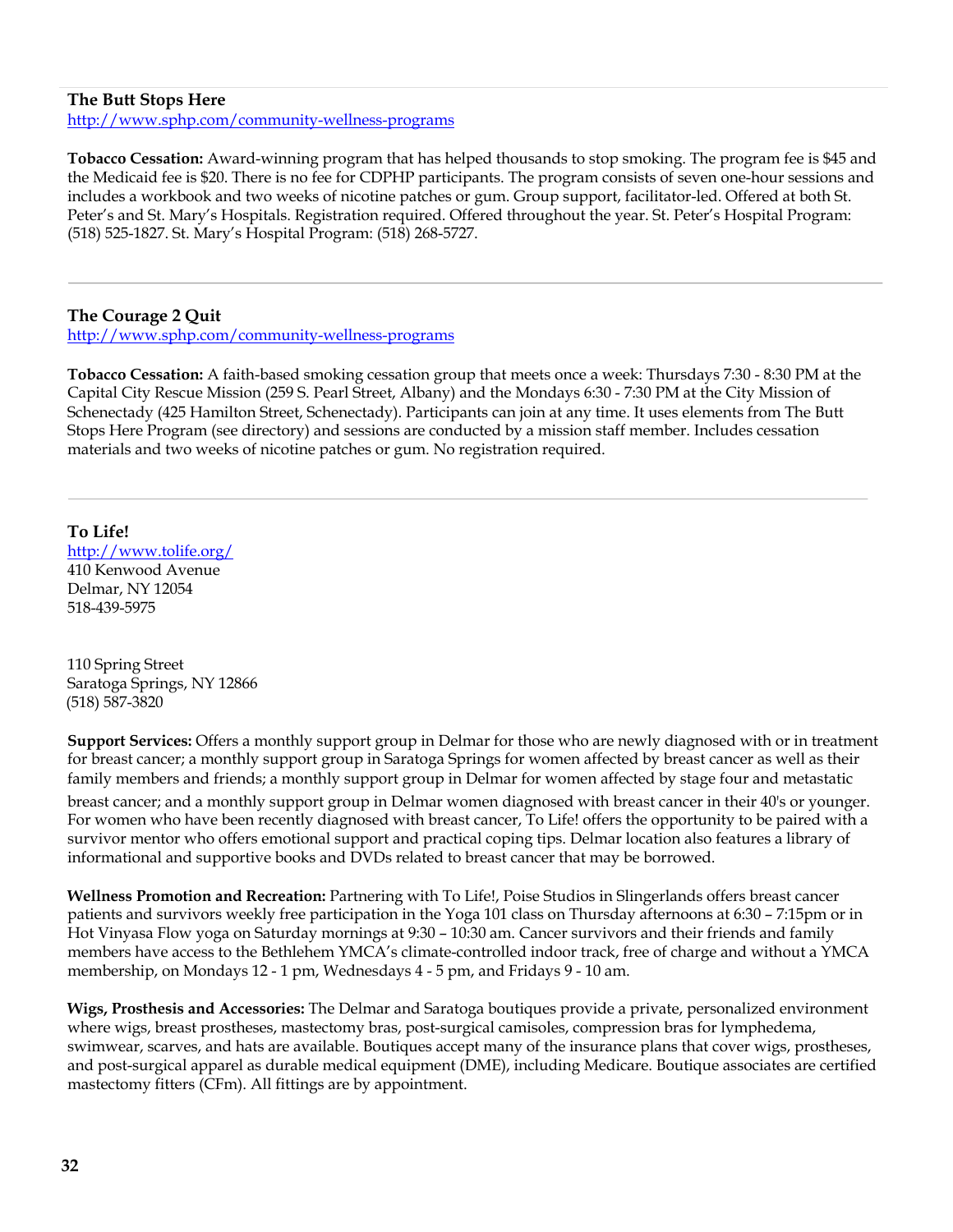#### **Urological Institute of Northeastern New York**

Albany Medical Center's South Clinical Campus 23 Hackett Boulevard Albany, NY 12208 (518) 262-3341

**Service Providers/Support Services:** Offers specialty treatments and consultations for male, female, pediatric and prenatal urological conditions, including bladder cancer, kidney cancer, prostate cancer, testicular cancer, male fertility and erectile dysfunction, urinary incontinence, overactive bladder, and pelvic organ prolapse.

**Visiting Nurse Service of Northeastern New York** www.vnshomecare.org 108 Erie Boulevard Schenectady, NY 12305 (518) 382-7932

**Home Health Care:** In-home services provided by RNs, LPNs, home health aids, physical therapists, occupational therapists, speech therapists, respiratory therapists, and registered dietitians. Serves Schenectady, Albany, Saratoga, Schoharie, and Warren counties. Medicare, Medicaid, and most major local insurance plans accepted.

**Support Services:** Social workers and chaplains (for spiritual services) are available to patients and their families.

#### **Visiting Nurses Home Care**

http://vnhc.com/ 108 Erie Boulevard Schenectady NY 12305 (518) 382- 7932

**Home Health Care:** Home Health Aides provide colostomy care, dressing stable skin surfaces, taking oral and axillary temperatures, taking blood pressure and counting respirations, and assisting with braces, splints and slings. Personal Care Aides provide assistance with bathing, toileting, eating and dressing, housekeeping, laundry, meal preparation, transferring, and medication reminders. Home care may be covered by various insurances or can be privately paid.

**Support Services:** Companions can provide services such as meal preparation, light housekeeping, laundry, errand services, grocery shopping, escort to appointments and activities, recreation/socialization, and supervision.

#### **VNA Home Health**

35 Colvin Avenue Albany, NY 12206 (518) 489-2681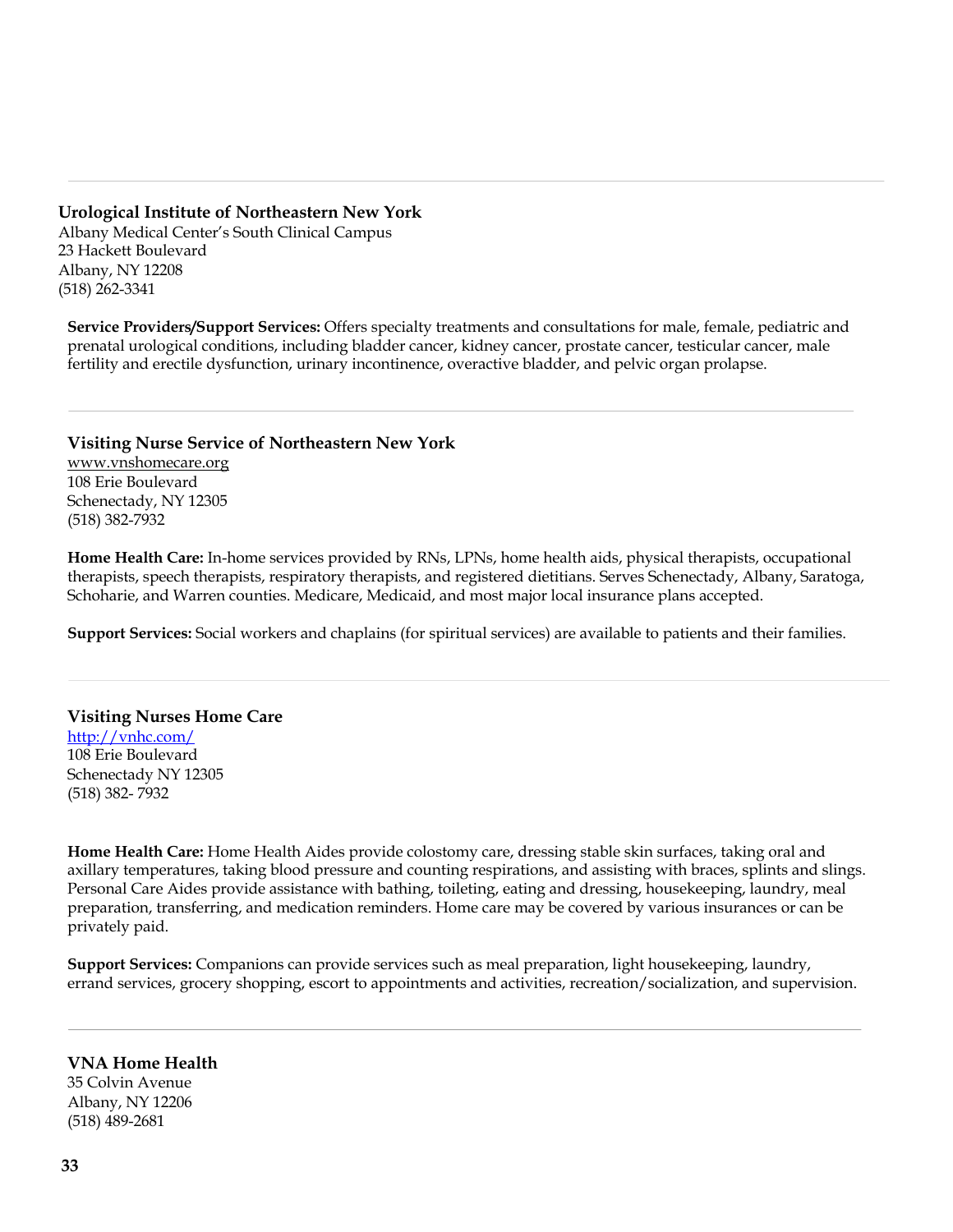#### www.vnaalbany.or

g

**Home Health Care:** Services include infusion therapy (chemotherapy, hydration, etc.), ostomy care, acute and chronic disease management and monitoring, wound care, and medication management. Physical, occupational, and speech therapy are also provided. Certified home health aides can provide intermittent assistance with activities such as bathing, dressing, meal preparation, laundry, and light household chores.

**Support Services:** Social workers are available to assess patient needs, provide education, identify community resources and support for patients and families, and provide counseling related to medical limitations, adjustment to disease process, and assist with long term planning.

**Voice Care Personal Emergency Response Service**  http://www.vnshomecare.org/services/emergency-voicecare.aspx Visiting Nurse Society of Northeastern New York 108 Erie Boulevard Schenectady, NY 12305 (518) 382-8050 x334

**Home Health Care:** Provides 24/7 assistance at the touch of a water-resistant button, which can be worn and activated anywhere in the home. Medical, fire, and police protection can all be activated. Individuals do not need to be a patient of the VNS to receive services. Cost is approximately \$30 per month.

#### **Whitney M. Young, Jr. Health Center**

http://www.wmyhealth.org 920 Lark Drive Albany, NY 12207 (518) 465- 4771

**Financial Assistance, Health Insurance Services:** Whitney Young Health offers a sliding fee scale payment plan (the Discount Program) based on income and family size. Works with Price Chopper's HouseCalls Pharmacy, Walgreens, Rite Aid and Aureus Specialty Pharmacy to offer prescriptions at reduced costs for current patients.

**Service Provider:** Provides comprehensive health care, including primary care, pregnancy testing, obstetrics, the Family Alcoholism and Chemical Treatment Services (FACTS) Program, methadone maintenance, an onsite pharmacy at the Albany Health Center, on-site laboratory testing at the Albany and Troy Health Centers, and vision and dental services. Accepts Medicare, straight Medicaid, Medicaid Managed Care plans, and most major local insurance plans, including Essential Plans.

#### **Women's Cancer Care Associates**

http://www.womenscancer.net 319 South Manning Blvd., Suite 301 Albany, NY 12208 (518) 458-1390

**Service Provider:** Offers gynecologic oncology services, including advanced gynecologic surgery, minimally invasive surgery including robotic surgery, chemotherapy treatment, and palliative care. Affiliated with St. Peter's Hospital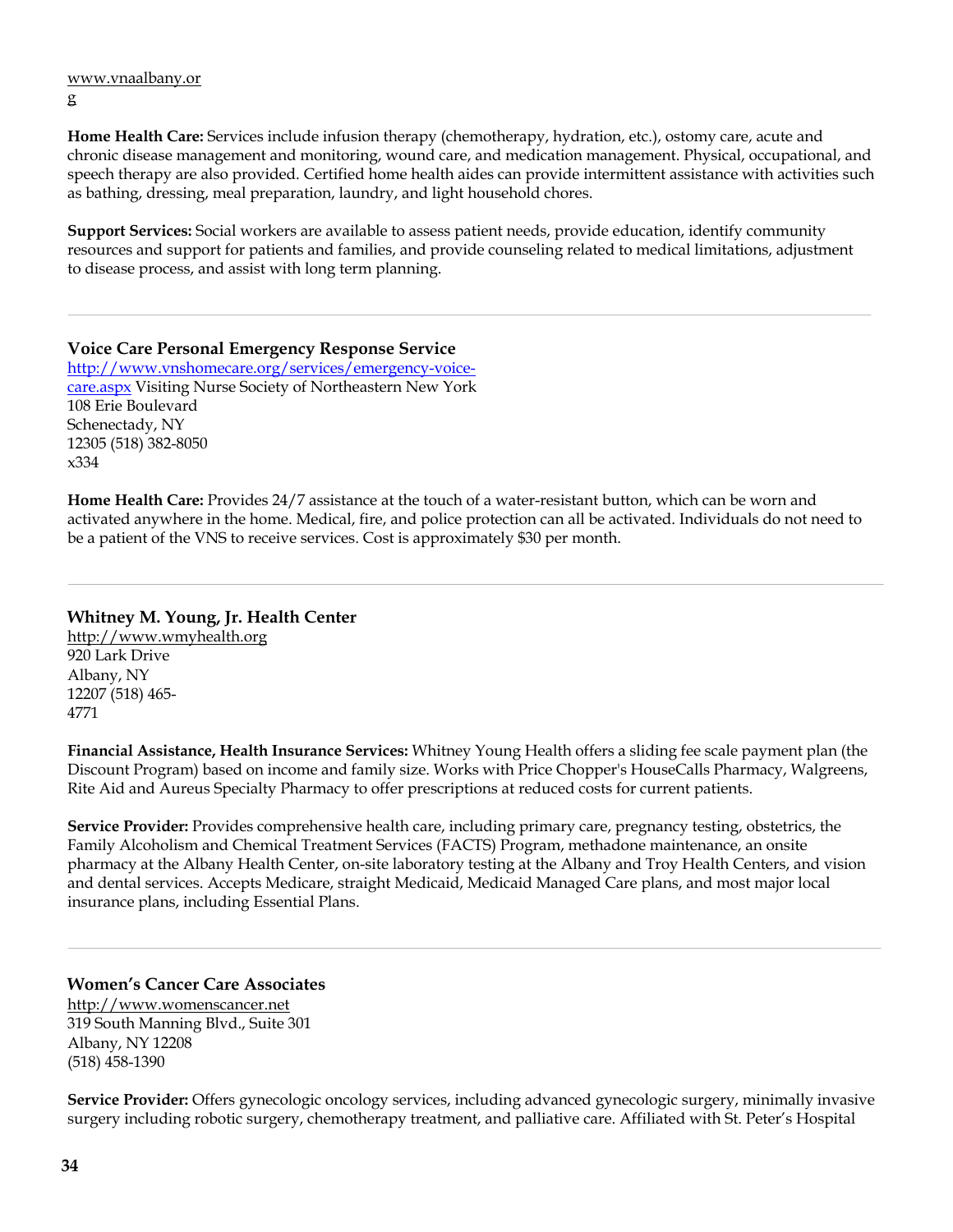and Albany Medical Center for surgical purposes. Participates with Medicare, Medicaid, and most local insurance plans.

**Clinical Trials:** Participates in Phase II and Phase III clinical trials for gynecologic cancers through affiliation with NRG Oncology (a National Cancer Institute-funded cooperative group; see National Cancer Institute in directory). Also participates in pharmaceutical-sponsored trials.

#### **WIGS AND OTHER HAIR SUPPLIES**

151 George St. 2 Greenbush Ave. 518-272-0282 518-479-1500 Andrea Mason

594 New Loudon Rd 2246 15th St. Newton Plaza Troy, NY 12180 Latham, NY 12110 518-271-6667 518-482-2121

518-439-5975 518-346-1005

### **American Cancer Society**

One Penny Lane Latham, NY 12110 518-220-6960

**Reflections Hair Shelley Salon & Day Spa** Green Island, NY 12183 East Greenbush, NY 12061

**Jean Paul June's Unisex Hair Styling**

#### **To Life International Hair Design by Ralf**

410 Kenwood Ave. Wig Studio/Private Room/Fitting Delmar, NY 12054 1753 State St., Schenectady, NY